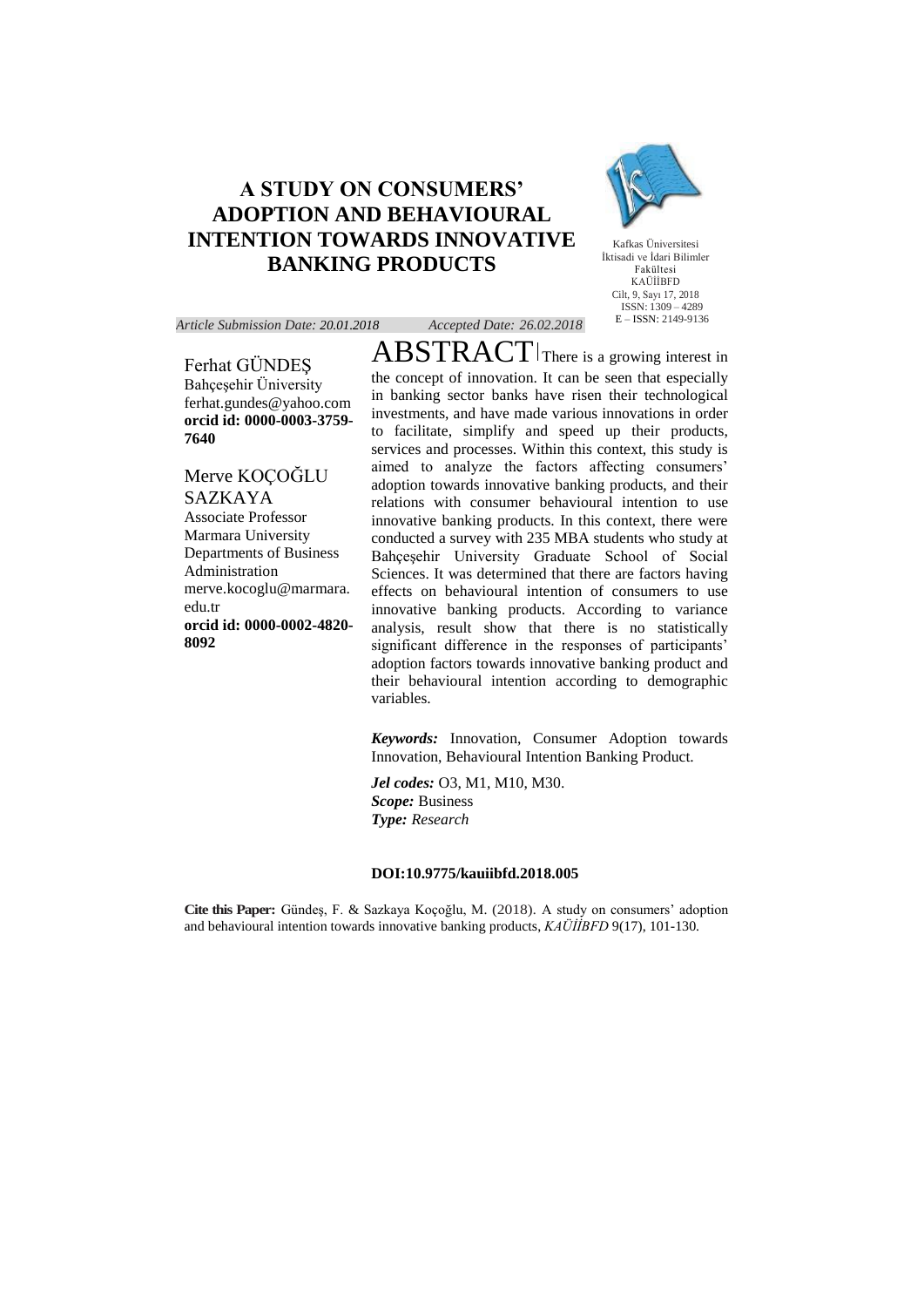## **İNOVATİF BANKACILIK ÜRÜNLERİNE YÖNELİK TÜKETİCİ KABULÜ VE DAVRANIŞSAL NİYETİ ÜZERİNE BİR ARAŞTIRMA**



Kafkas Üniversity Economics and Administrative Sciences Faculty KAUJEASF Vol. 9, Issue 17, 2018 ISSN: 1309 – 4289 E – ISSN: 2149-9136

#### *Article Submission Date: 20.01.2018 Accepted Date: 26.02.2018*

Ferhat GÜNDEŞ Bahçeşehir Üniversitesi ferhat.gundes@yahoo.com

Merve KOÇOĞLU SAZKAYA Doç. Dr. Marmara Üniversitesi İşletme Bölümü [merve.kocoglu@marmara.](mailto:merve.kocoglu@marmara.edu.tr) [edu.tr](mailto:merve.kocoglu@marmara.edu.tr)

 $OZ$  *i* inovasyon kavramına ilgi giderek artmaktadır. Özellikle bankacılık sektöründe bankaların son yıllarda teknolojik yatırımlarını artırdıkları, ürünlerini, hizmetlerini ve süreçlerini kolaylaştırmak, basitleştirmek ve hızlandırmak üzere çeşitli inovasyonlar<br>gerçeklestirdikleri görülmektedir. Bu çalışma gerçekleştirdikleri görülmektedir. Bu çalışma çerçevesinde tüketicilerin inovatif bankacılık ürünlerine yönelik kabullerini etkileyen faktörler ve bu faktörlerin tüketici davranışsal niyeti üzerine etkisi belirlenecektir. Bu bağlamda, Bahçeşehir Üniversitesi Sosyal Bilimler Enstitüsü'nde öğrenim görmekte olan 235 MBA öğrencisi üzerinde bir çalışma gerçekleştirilmiştir. Katılımcıların inovatif bankacılık ürünlerine yönelik kabullerinin ve davranışsal niyetleri üzerinde etkisi olduğu belirlenmiştir. Gerçekleştirilen farklılık analizleri sonuçlarına göre katılımcıların inovatif bankacılık ürünlerine yönelik tüketici kabulünü etkileyen faktörlerin ve davranışsal niyetlerinin demografik değişkenlerine göre istatistiksel açıdan farklılaşmadığı tespit edilmiştir.

*Keywords: İnovasyon, İnovasyona Yönelik Tüketici Kabulü, Davranışsal Niyet, Bankacılık Ürünü.*

*Jel codes: J64; C13; C22, Scope: Economics Type: Research*

**Atıfta bulunmak için:** Gündeş, F. & Sazkaya Koçoğlu, M. (2018). İnovatif bankacılık ürünlerine yönelik tüketici kabulü ve davranışsal niyeti üzerine bir araştırma, *KAÜİİBFD* 9(17), 101-130.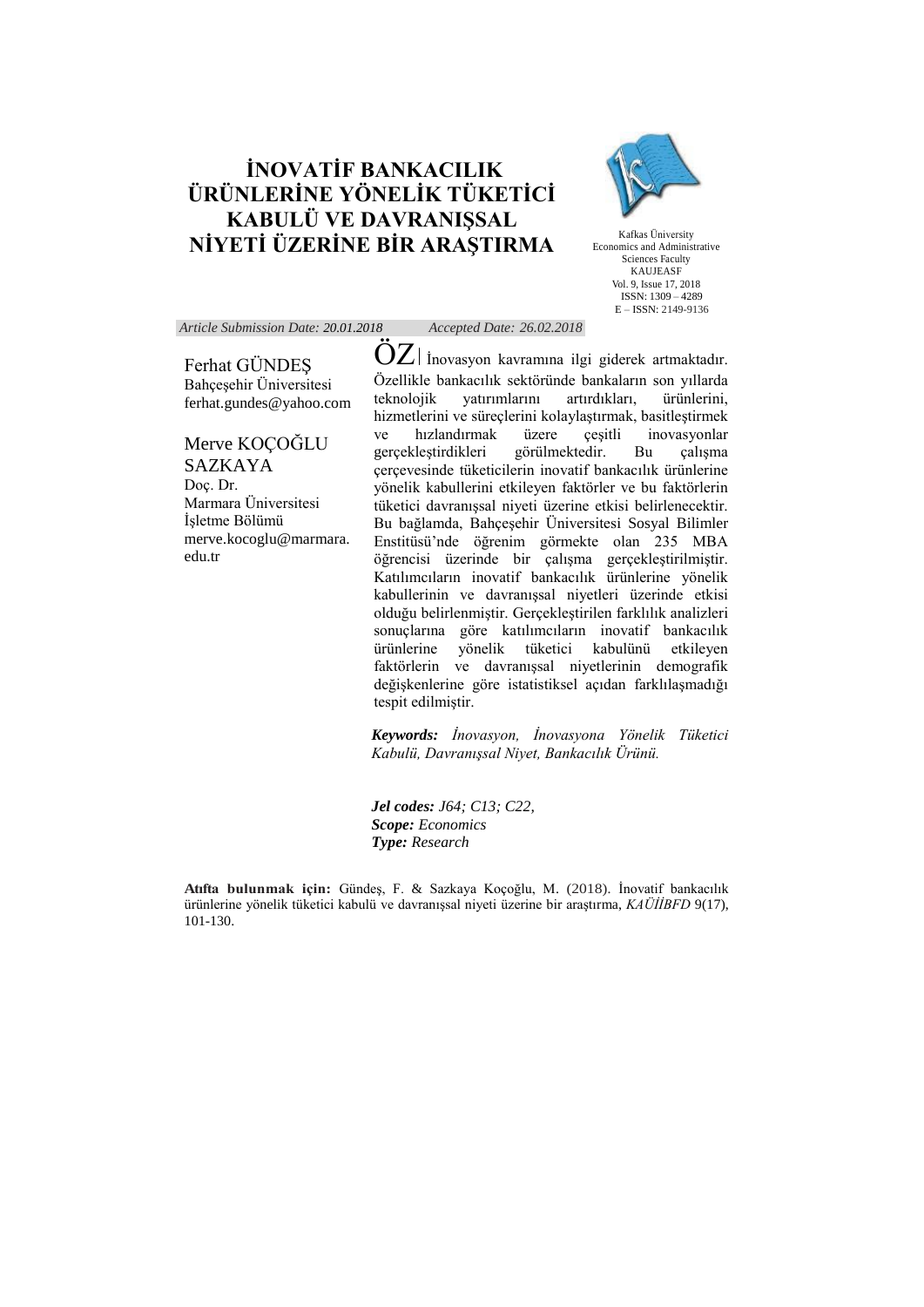## **1. INTRODUCTION**

There have been many technological developments in business life since 20<sup>th</sup> century. Companies could easily sell their products and services around the world and individuals could purchase these products and services easily through these technological developments. However, it can be seen that lots of companies in almost every market try to improve and to differentiate their products and/or services to get competitive advantage and sustainable business success through making innovations in their products, services, organizations, processes and etc.

One of the sectors in which organizations give the highest importance into innovation is banking sector. Banks are the financial institutions providing lots of monetary options for both individuals and companies, and these individuals and companies use these monetary sources to meet their needs. In last decades, banks have supplied many new banking products and services for their customers after advances in technology. These innovative products and services such as Automatic Teller Machines (ATMs), telephone banking, online banking, mobile banking and etc. as branch-free banking activities have facilitated and speed up banking transactions for individuals and companies.

Within the scope of this study, it is aimed to analyze the factors affecting consumers' adoption towards innovative banking products, and their relations with consumers' behavioural intention to use innovative banking products, and also to measure whether or not there are significant differences in participants' adoption factors and their behavioural intention towards innovative banking products according to the demographic variables.

#### **2. LITERATURE REVIEW**

In literature review part, detailed information about concept of innovation and innovation in banking sector, factors affecting consumers' adoption towards innovative banking products, consumer behavioural intention and related studies about consumers' adoption factors and behaviour intention towards innovative banking products are mentioned.

#### **2.1. Concept of Innovation**

Concept of innovation was developed after  $20<sup>th</sup>$  century. The concept was firstly used by Joseph Schumpeter as the driving force of economic development (Elçi, 2006, p. 17). Schumpeter advocated that produced information does not transform into marketable or usable processes by itself, but he asserted that new combinations of information or inventions can create added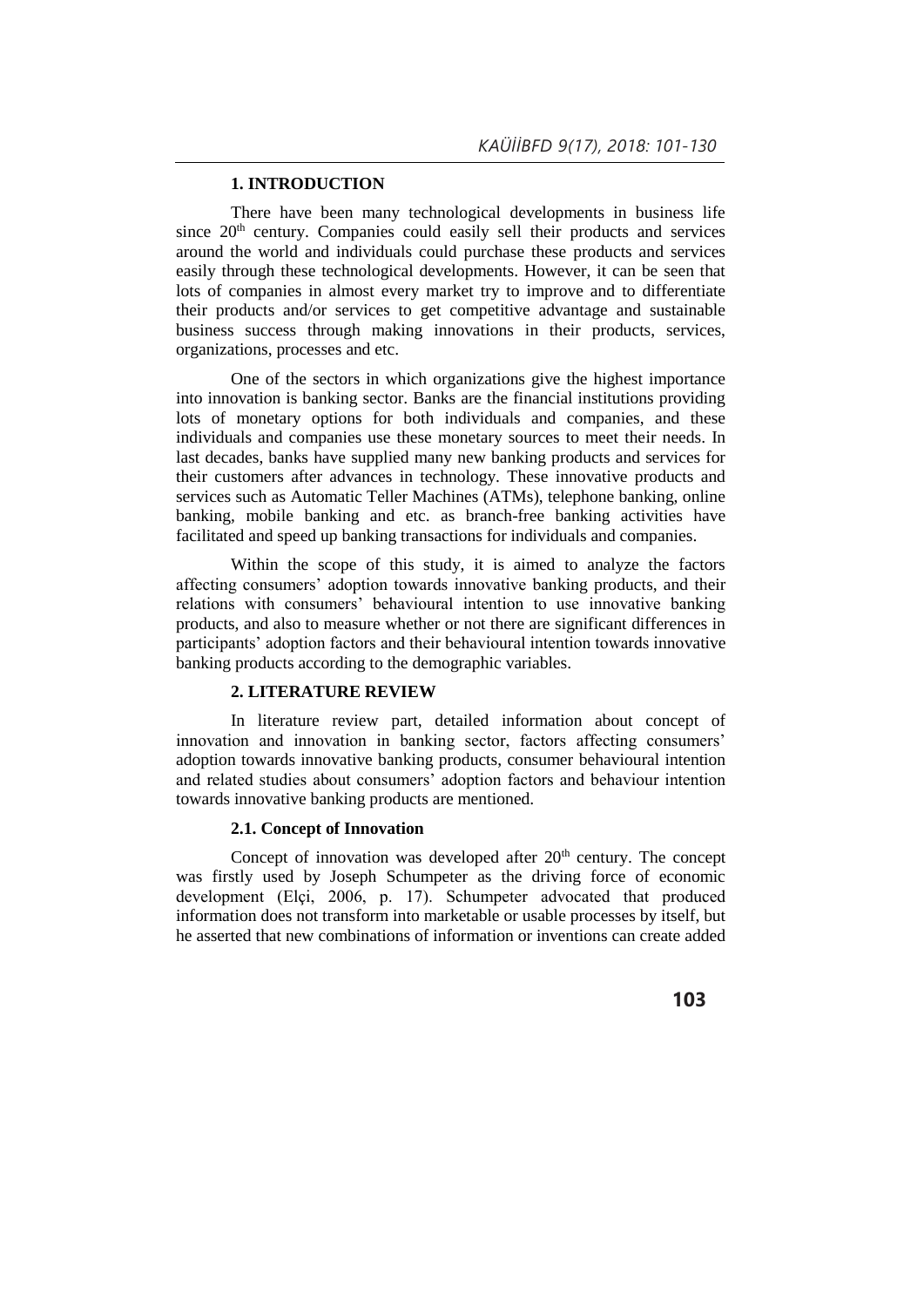value (transfer Kalça & Atasoy, 2008, p. 96).

There are many definitions in the literature about innovation concept, which is the most important competition tool in today's developing and changing economy. In general, innovation contains all activities from scientific research to finding, developing and commercialising in creating a new product or production process (Demir, 2014, p. 22).

Innovation word comes from "innovatus" in Latin language, which means, "to renew" and "to alter" (Jain et al., 2010, p. 239). Organization for Economic Cooperation and Development (OECD) (2006, p. 50) describes innovation as "developing and carrying out a new or significantly improved product, service or process, a new marketing method or a new organizational model for intra-business practices, workplace organization or external affairs".

According to Turkish Industry and Business Association (TÜSİAD, 2003, p. 23) innovation is defined as transforming science and technology into economic and social return. Gökçe (2010, p. 1) defines innovation as the process of a creative thought's to be transformed into a marketable product which can create added value. Thus, innovation creates new business opportunities, and it has to have the feature of commercialisation. In the literature, related terms for example creativity and invention are used instead of innovation. Barker (2001, p. 23) states that innovation is a process, and creativity is the abilities to provide suitable conditions for this process. Furthermore, according to Fisk (2011, p. 97) creativity is the beginning point of innovation, but also it influences all aspects of innovations process. Moreover, Gümüşlüoğlu (2009, p. 37) states that creativity means developing new and practical thoughts, whereas innovation means carrying out creative thoughts successfully in an organization. Betz (2010, p. 282) defines invention as creating new technology. However, innovation is commercialising of new technologies. Barker (2001, p. 21) states the main difference between invention and innovation is that invention can transform into innovation in case of its launching on the market. Thus every invention cannot be evaluated as innovation.

Innovation has transformed into a tool providing competitive advantage for companies. When thinking that information spreads easily and fast today, innovation is so significant for companies. Companies have to respond quickly to the changed needs of market in order to survive. Furthermore, innovation is required for developing new products and services, preserving existing market share, and entering into new markets. Moreover, innovation increases customer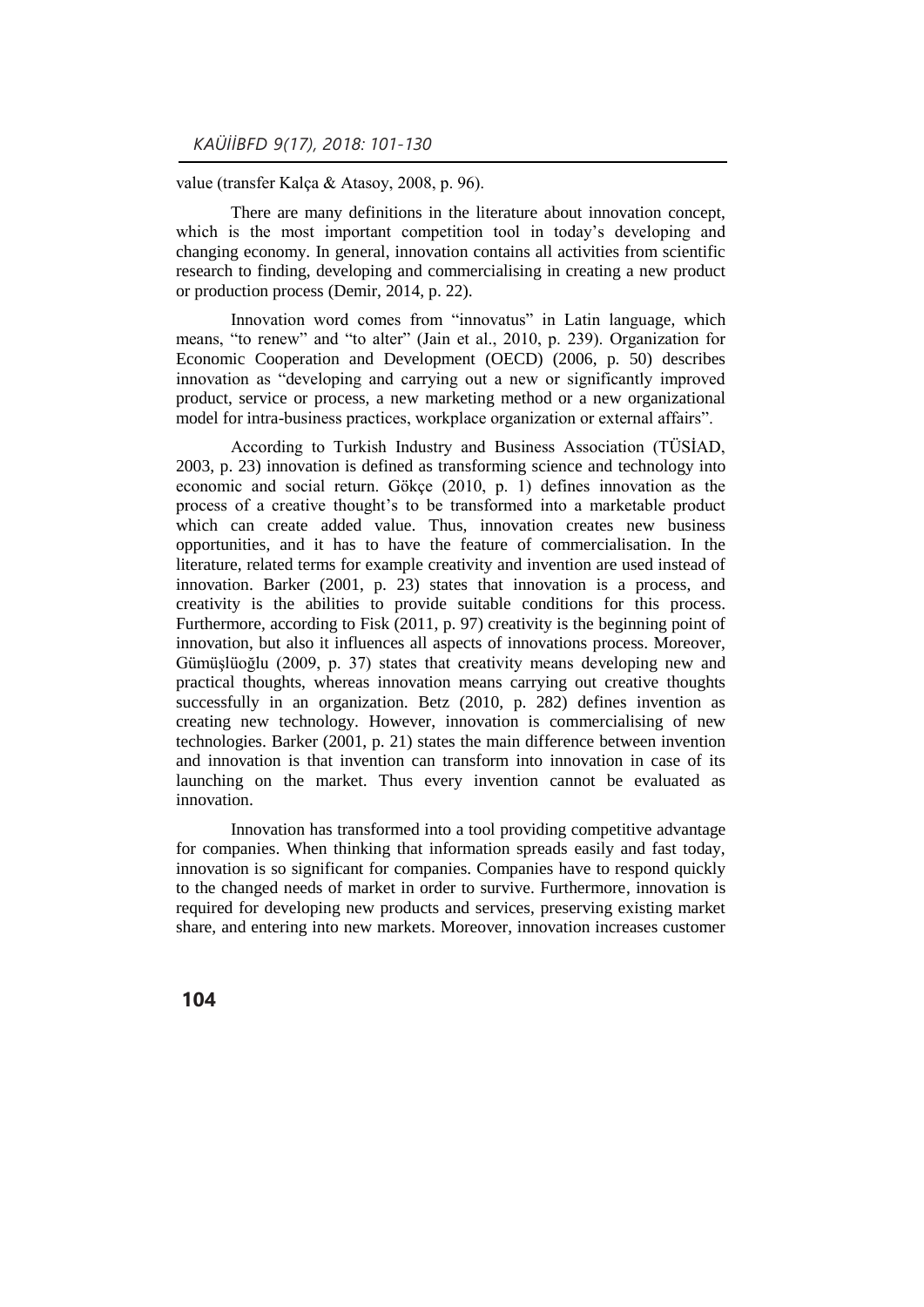loyalty and customer satisfaction for companies (Başer et al., 2013, p. 9).

From other point, the more competition rise in a country, the more welfare level and life standard increases. In order to create competition, production is required. The most important way to increase productivity is making innovations. Therefore, innovation is seen as the key point of economic growth, increased employment and life quality in terms of countries (Elçi, 2006, p. 32).

There are lots of innovation types in the literature according to the studies conducted on innovation researches. OECD (2006, p. 20) states the innovation types as product innovation, process innovation, marketing innovation and organizational innovation, technological innovation and radical innovation. In this study, product innovation is considered. *Product innovation* comprises important changes in goods and services. Thus, both new goods and services, and important changes in existing products can be evaluated within the scope of product innovation. For example, a new mobile phone is a product innovation. Moreover, adding internet feature into this mobile phone as a service is also a product innovation (Özen & Bingöl, 2007, p. 403). According to OECD (2006, p. 52) product innovation can be made in technical features, components and materials, conveniences provided for users and other functional features as important improvements. Moreover, it can be said that product innovation contains both product and service innovations.

### **2.2 Innovation in Banking Sector**

Today banks operate in many areas that it is so hard to describe today's bank concept and banking system (Eyüpgiller, 2000, p. 22). The root of the term of bank comes from "Banco" word in Italian that means table, sales booth or bench (Kaya, 2012, p. 3; Parasız, 2007, p. 17). Banks are taking an important place in today's world. Economic and commercial relationships are economic units making and organizing all kinds of transactions about capital, money and credit issues, and choosing activities about all type of companies' all kinds of needs as the main working subject (Şendoğdu, 2006, p. 3).

It can be said that the history of banking services is as older as trade. Both of them have been developed as a result of division of labour and specialization. The beginning of banking activities had started in 3500 before Christ (BC). Red Temple near Uruk city in Mesopotamia is known as the oldest bank structure (Takan & Boyacıoğlu, 2001, p. 2).

The beginning of the modern banking started via the establishment of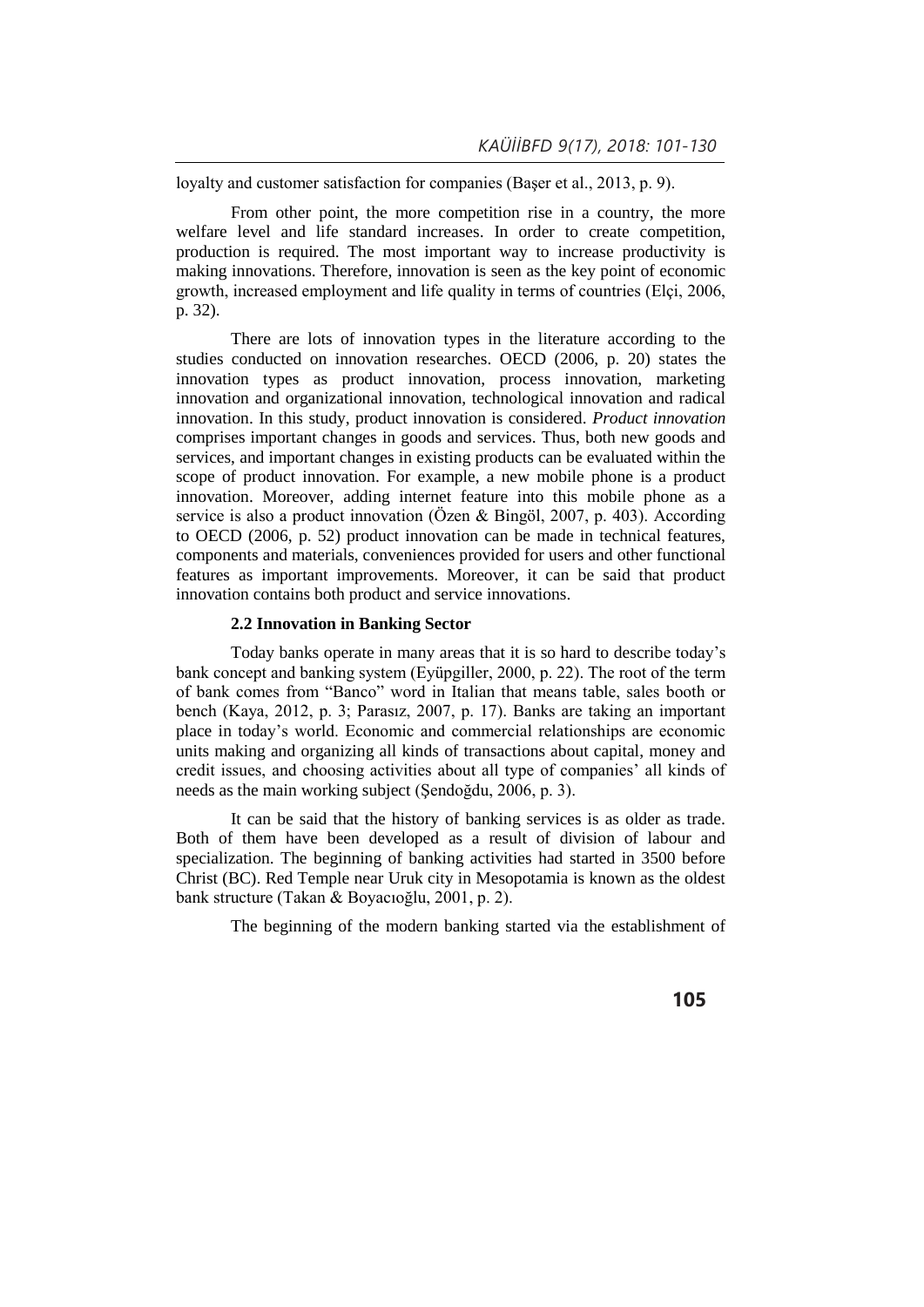Bank of Amsterdam in 1609. With the advances in industrialization and transportation possibilities in  $19<sup>th</sup>$  century, banking activities and services expanded on a large scale (Altuğ, 2000, p. 3). After the Great Depression in 1929, the banking system changed substantially and Bank for International Settlements (BIS) was founded as the bank of the central banks in order to regulate international banking transactions in 1930. Moreover, International Money Fund (IMF) and World Bank (WB) were established in 1944 (Yazıcı, 2011, p. 3).

There are lots of products and services provided by banks. In the literature, some of them are traditional products and services, which have existed since banks to arise, and some of them are modern innovative products and services which have emerged due to technological innovations made by banks (İşler, 2015, p. 38). In traditional banking activities, branch banking is used as traditional service channel to carry out banking transactions. Branch banking is the banking channel in which all banking transactions of customers can be made via bank branches (Alparslan, 1994, p. 54). The traditional banking products and services can be classified as gathering deposits, giving credits and other traditional banking services (İşler, 2015, pp. 38-39).

There arose lots of new and innovative banking products and services with the effects of advances in information and communication technologies. Thus, both individuals and institutions could make banking transactions today much easily, and whenever and wherever they want 7 days 24 hours (7/24). These innovative products and services can be stated as followings; credit card, client cards, consumer loan, customer representation service, electronic funds transfer (EFT), virtual cards and virtual credit cards (Duranlar, 2005, p. 25; İşler ,2015, p. 40; Yavuz, 2011, p. 13; Yetim, 1997, p. 7; Yıldırım, 2007, p. 47).

After the advances in information and communication technologies, there arose lots of new banking channels which are known as branch-free banking channels such as automatic teller machine (ATM), home and office banking, telephone banking, wireless application protocol (WAP), online banking and mobile banking (Ayiguliaili, 2016, p. 9; Başaran, 2015, p. 32; İşler, 2015, p. 40; Uray, 1993, p. 25; Sarısakal & Aydın, 2003, p. 85; Seyrek & Akşahin, 2016, p. 49).

As mentioned before, one of the sectors in which companies give the most importance into the innovation is banking sector (Kınık, 2010, p. 66). In order to meet the needs of both companies and individuals effectively and quickly, increase the market share in intense competition environment, provide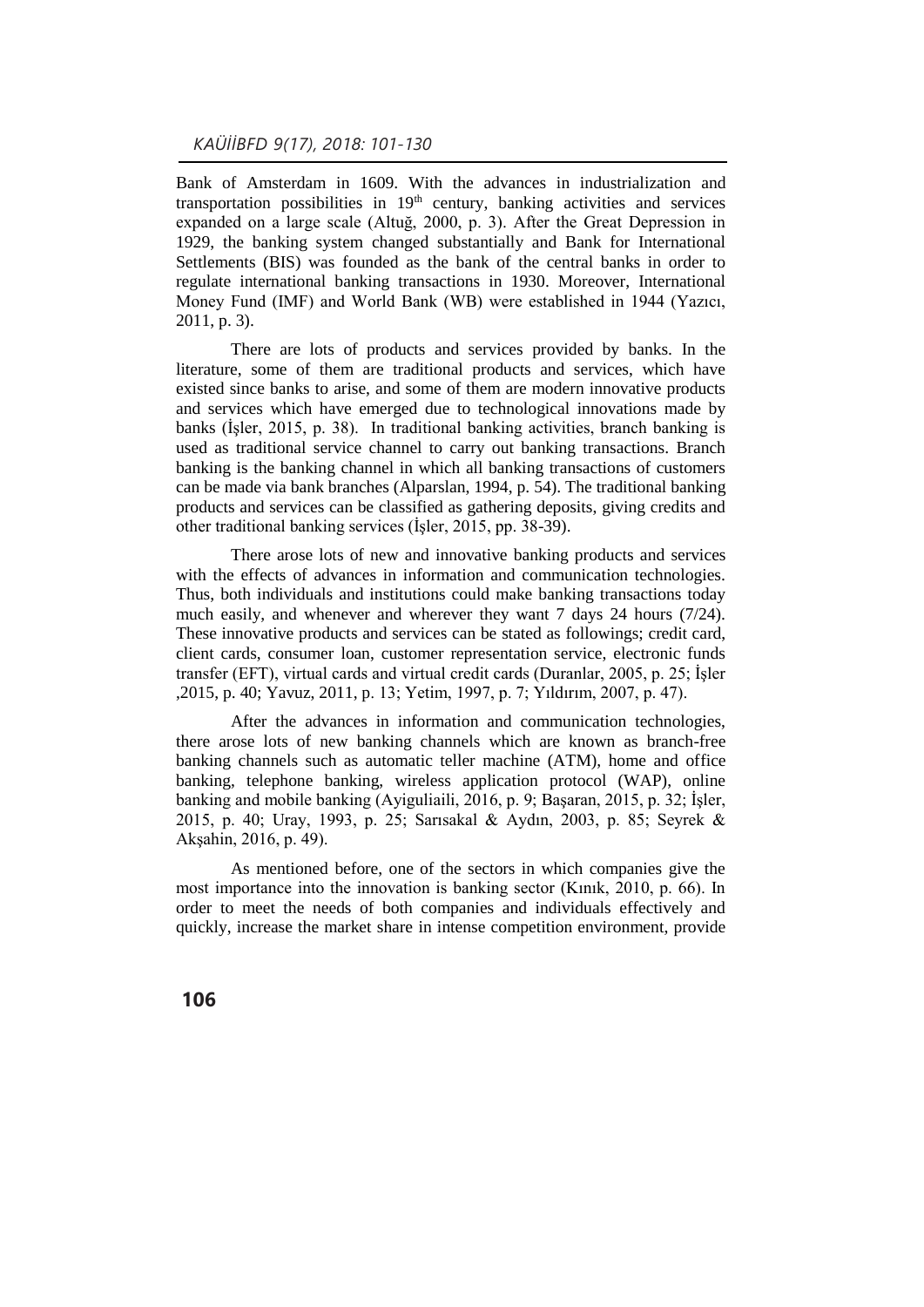more suitable prices for customers rather than rivals, banks have to develop new and innovative products and services. Thus, banks tend to increase their technological investments (Arıkan, 2015, p. 33).

Besides, as mentioned before, innovation is so important in banking sector as well as it is in other sectors, since innovations made by banks provide many benefits for their customers, and this situation also provides benefits for them. The main benefits of innovative products made by banks can also be stated as a brief summary as follows: provide customer satisfaction, enable companies to get new customers, transform existing customers into loyal customers, bring more effective relations with customers, provide development/improvement in banking transactions and processes, bring speed in banking, enable nonstop 7/24 banking service, cause to increase in efficiency in the bank, bring increase in profitability, provide ultimate competitive advantages (Arıkan, 2015, pp. 35-36; Aliyev, 2008, pp. 35-40).

## **2.3. Factors Affecting Consumers' Adoption towards Innovative Banking Products**

There are some factors influencing consumers' adoption towards innovative products in banking sector. Yu (2012, pp. 107-109) states these factors as followings:

i. *Performance Expectance:* In studies, which are made in banking sector reflect that the more the perceived relative advantage is great, the more likely innovative banking products will be adopted. In this respect, perceived usefulness is identified as an important factor. Moreover, relative advantages significantly affect individuals' intention to adopt innovative banking products.

ii. *Effort Expectance:* It can be defined as the degree of ease related to the use of technology. Researches state that perceived ease-of-use is a factor influencing customers for using innovative banking products.

iii. *Social Influence:* It could be described as the degree to which a person perceives that significant others believe the person should use the technology. Previous studies indicate that individuals' intention to use innovative banking products is significantly impacted by people surrounding them.

iv. *Perceived Credibility:* Some innovation adoption in banking studies support that people reject or are reluctant for using innovative banking products mostly due to perceived risk or perceived credibility. It can be said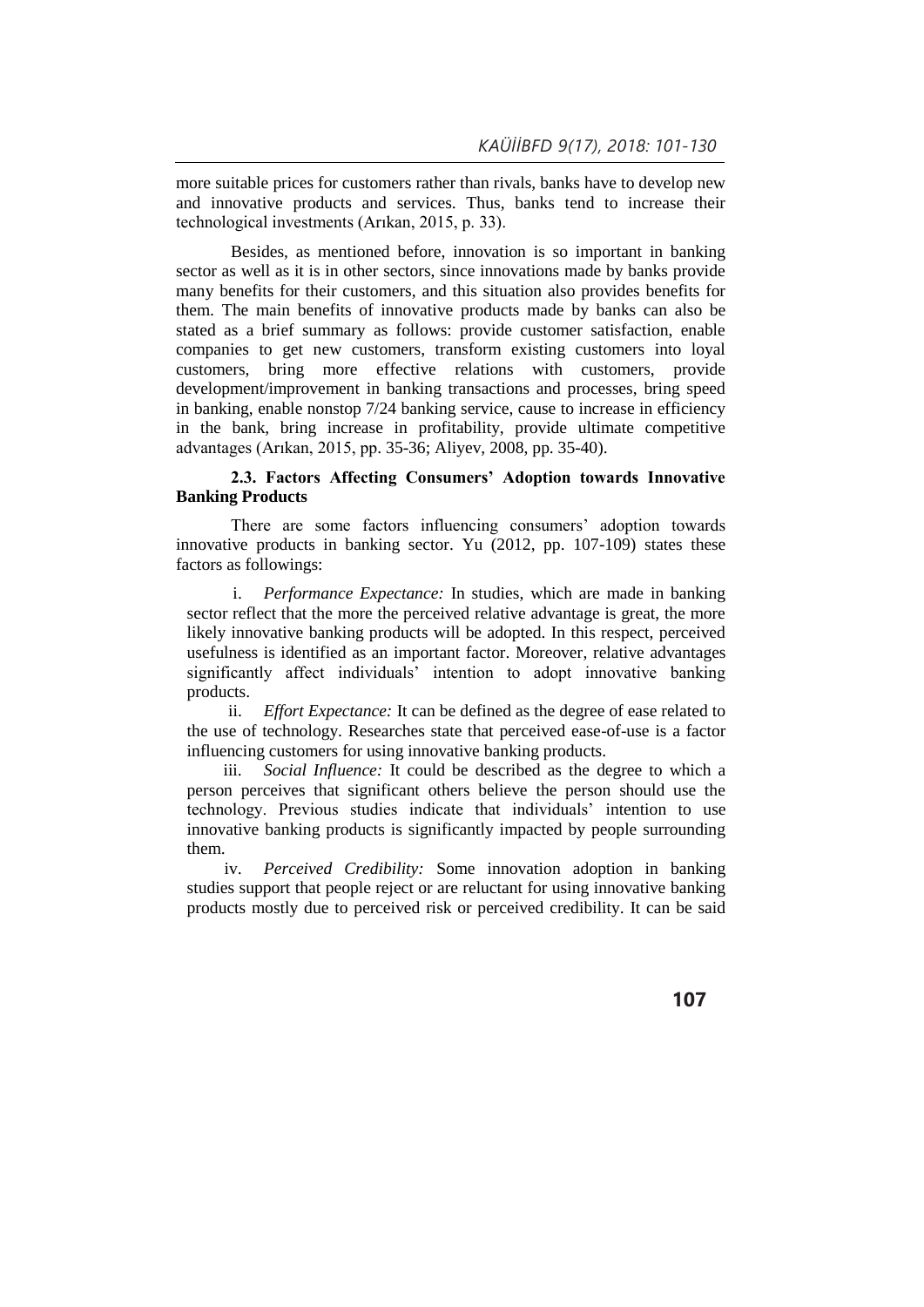that perceived risk is the most important element affecting innovation adoption in banking.

v. *Perceived Financial Cost:* Consumers' adoption towards innovative banking products is promoted by economic factors such as transaction fees or discouraged by economic considerations such as concerns on basic fees for innovative banking products. It can be said that perceived financial cost has negative effects on behavioural intention to use innovative banking products.

vi. *Facilitating Conditions:* It can be defined as the degree to which a person believes that an organizational and technical structure comes into existence to support the use of technology. Studies reflect that the more suitable the reach of customers to computer and Internet is, the more qualified their use of the computer and Internet will be, which leads to high adoption ratio of using innovative banking products.

vii. *Perceived Self-Efficacy:* It can be defined as people's beliefs on their capabilities to produce effects. It is not a predictive factor in impacting the actual behaviour. Thus, it can be said that self-efficacy is an indirect predictive captured by effort expectancy and fully mediated by effort expectancy.

#### **2.4. Consumer Behavioural Intention**

Intentions are motivational factors influencing the behaviours of individuals (Icek, 1991, p. 181). Intention of individuals is the function of two factors as personal and social. Personal factor states the attitudes developed for the behaviour and it consists of positive and negative evaluations of the individual when displaying the behaviour. Moreover, social factor states the social pressure perceived by individual (Gregory, 2011, p. 43).

Behavioural intention is defined as forecasting the behaviour via intentions. It is the indicator of consumers' whether displaying the same behaviour again or not (Baker & Crompton, 2000, p. 3). Moreover, behavioural intention can be described as the indicator of consumers' whether continuing to get service from the company or leaving the company (Lin & Pei, 2005, p. 1601).

In case of the perceived value of consumed experience, product or service is high, the expectations are met and there arises customer satisfaction which affects positively the behavioural intention. Satisfied consumers are less sensible to the price, and make positive word-of-mouth communication with others. Thus, behavioural intention is also accepted as the indicator of customer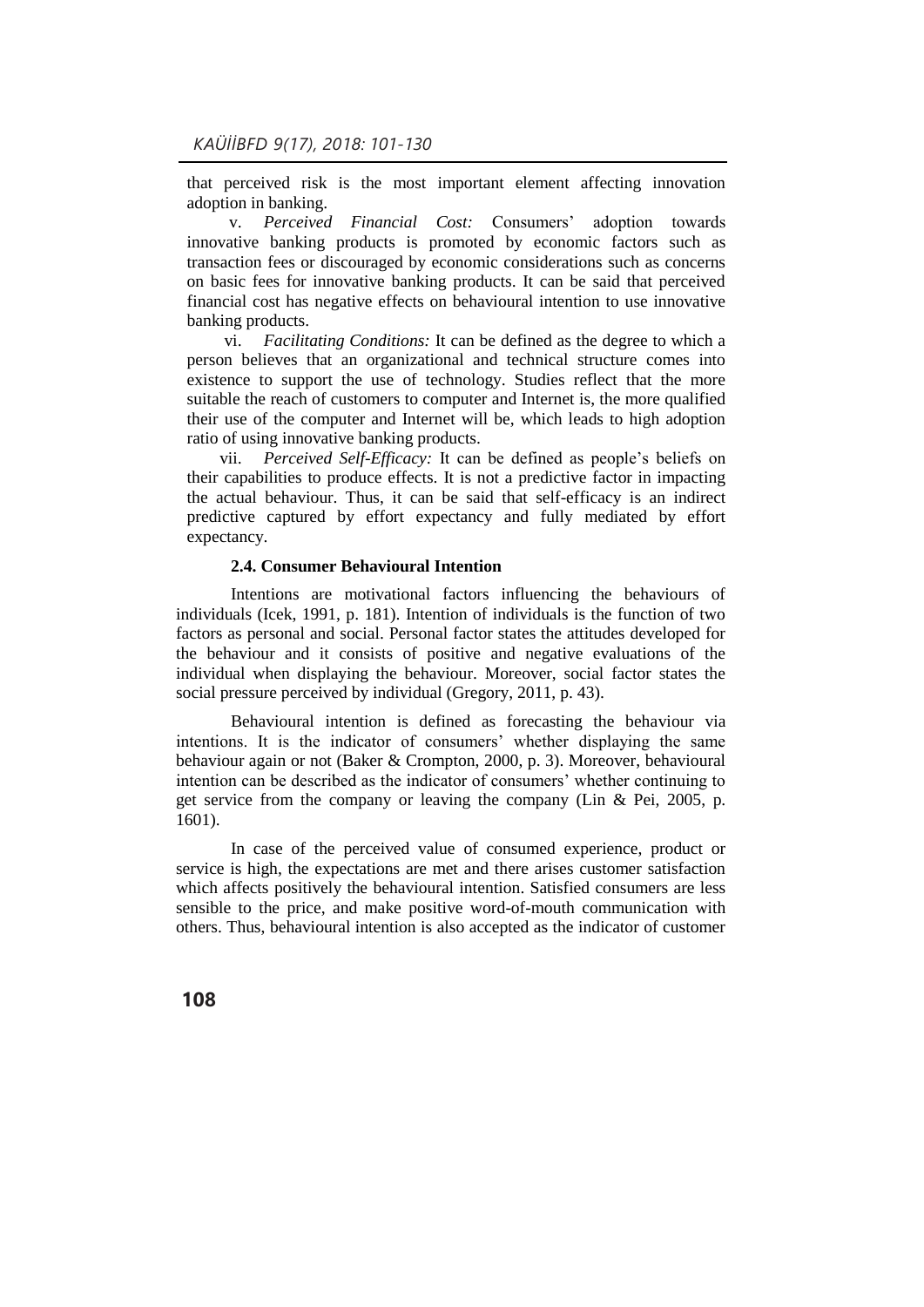loyalty in marketing literature (Widianti et al., 2015, p. 7).

Individual behaviour is foreseeable and affected by individual intention, and it can be said that behavioural intention has significant impact on the use of technology especially in banking sector (Yu, 2012, p. 109).

## **2.5. Related Studies about Consumers' Adoption Factors and Behaviour Intention towards Innovative Banking Products**

There is not as much as study in the literature measuring innovation adoption of consumers' towards innovative banking products directly.

When looking at the literature, Yu (2012) measures the factors impacting individuals to adopt mobile banking. According to the research results, individual intention to adopt mobile banking was significantly affected by performance expectancy, social influence, perceived credibility and perceived financial cost.

Hutchison (2014) measures the factors impacting the adoption of cloud computing-based file storage by health care information technology professionals. According to the research results, performance expectancy and effort expectancy had significant and positive influence on behavioural intention. Moreover, facilitating conditions had significant and positive influence on user behaviour.

### **3. RESEARCH METHODOLOGY**

In this part, the purpose and importance of the research, participants and sampling, research model, variables and hypothesis, measurement instrument of variables are mentioned.

## **3.1 Purpose and Importance of the Research**

There is no previous research on measuring consumers' adoption towards innovative banking products in banking sector in the literature. However there are some indirect studies related to mobile and online banking. In this respect, this study will contribute to the literature through measuring effect on consumers' adoption factors on their behavioural intention towards innovative banking product, and analyzing whether there is any difference in consumers' adoption factors and their behavioural intention toward innovative banking product according to demographic variables or not.

### **3.2 Participants and Sampling of the Research**

This research was conducted on Bahçeşehir University Graduate School of Social Sciences Master of Business Administration (MBA) English language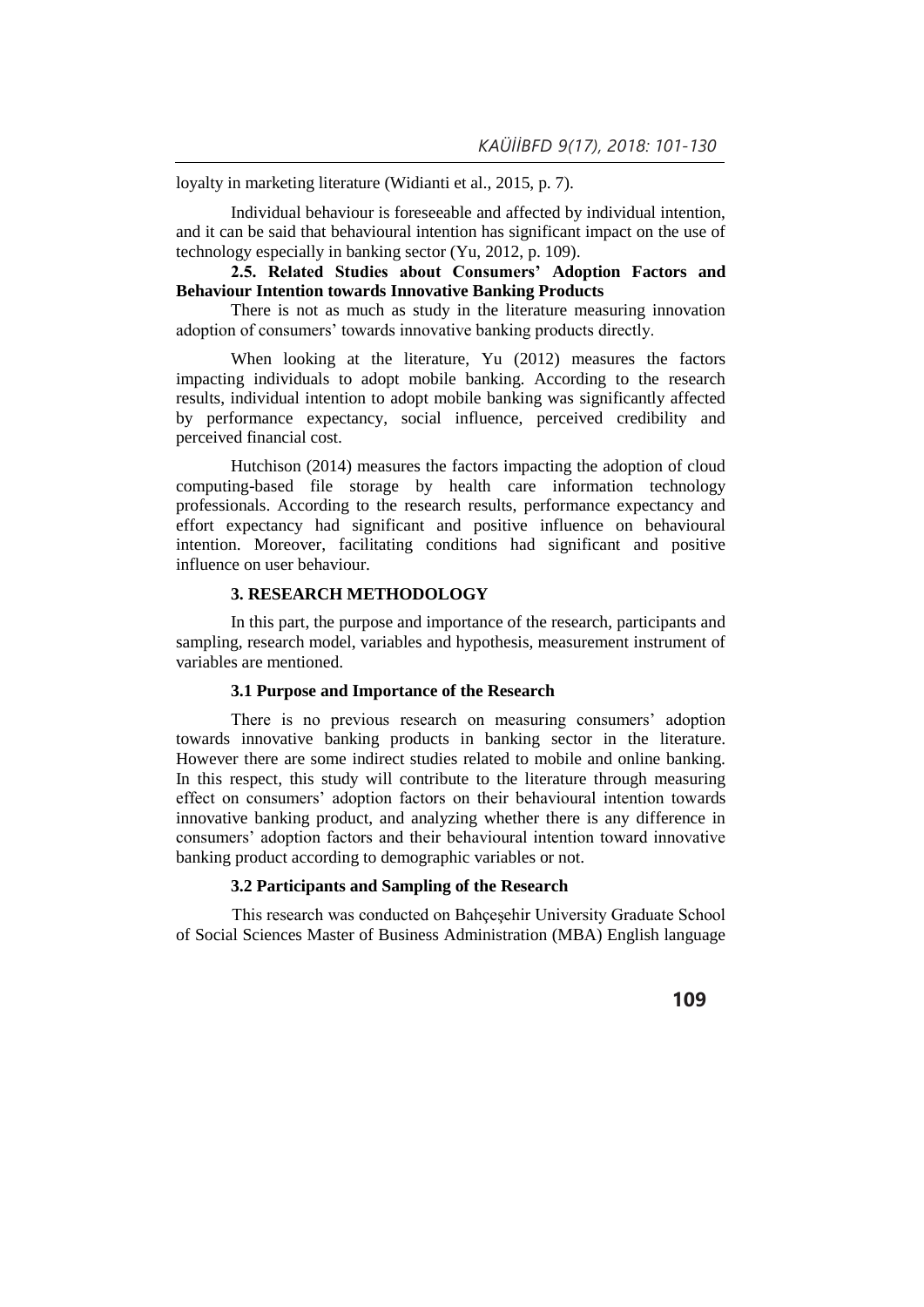students. The sample size has been determined as 221 students for a population of 514 students, at a 95% confidence interval and %5 significance level. The data were obtained from 250 students. Because of missing or wrong data 15 surveys were eliminated. The research has been conducted with 235 surveys left.

#### **3.3 Research Model, Variables and Hypothesis of the Study**

The research model can be seen in Figure 1. As seen in the figure, dependent variable of the research is behavioural intention. Independent variables of the research are consumers' adoption factors: "performance expectancy", "effort expectancy", "social influence", "perceived credibility", "perceived financial cost", "facilitating conditions" and "perceived selfefficacy". Moreover, there are some control variables in the research such as gender, marital status, age group, income level and academic department.



**Figure 1: Research Model** 

There are 9 hypotheses determined within the scope of this research. These hypotheses are stated as followings:

1.H1: Performance expectance towards innovative banking products significantly affects behavioural intention.

2.H1: Effort expectance towards innovative banking products significantly affects behavioural intention.

3.H1: Social influence towards innovative banking products significantly affects behavioural intention.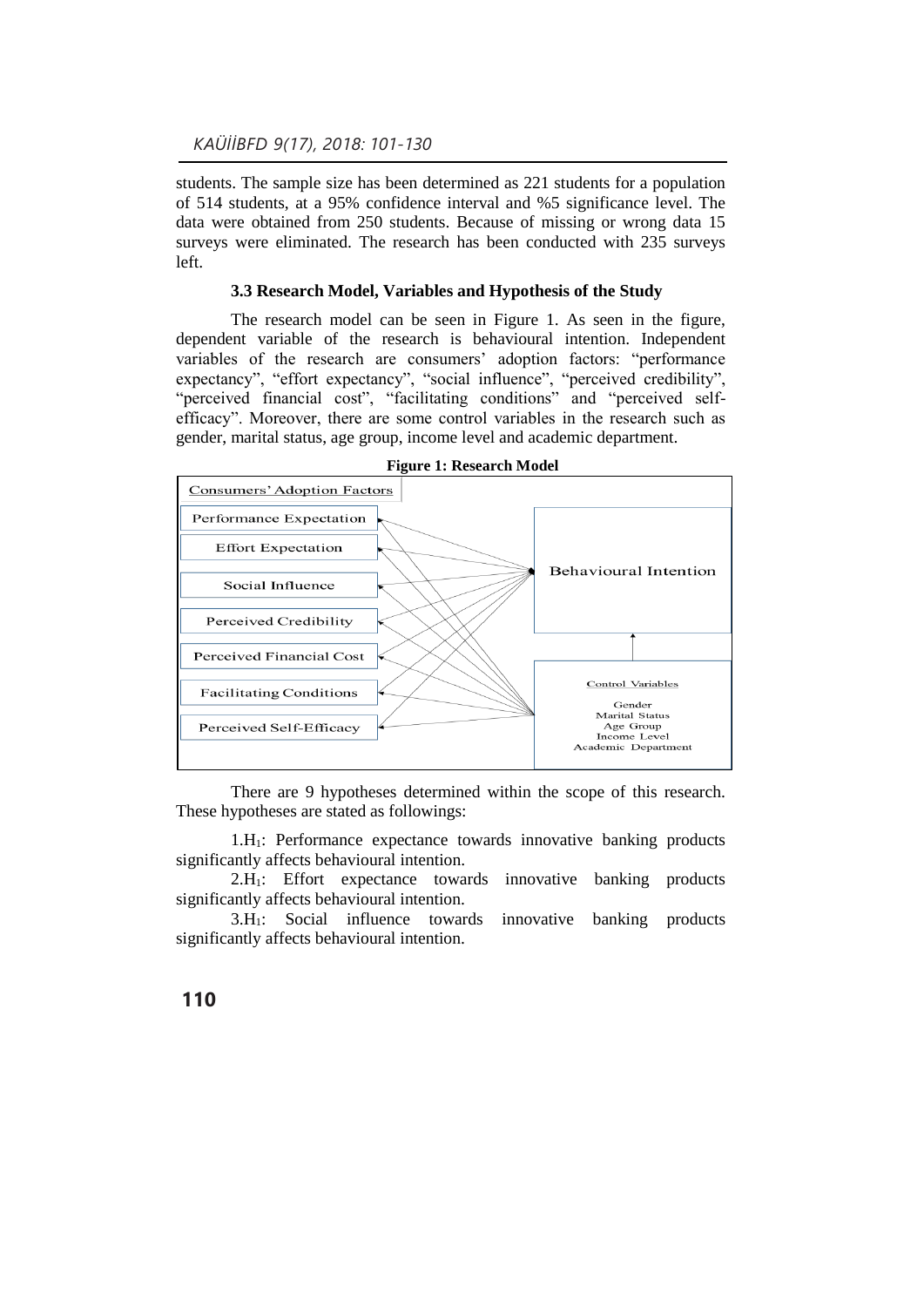4.H1: Perceived credibility towards innovative banking products significantly affects behavioural intention.

5.H1: Perceived financial cost towards innovative banking products significantly affects behavioural intention.

6.H1: Facilitating conditions towards innovative banking products significantly affects behavioural intention.

7.H1: Perceived self-efficacy towards innovative banking products significantly affects behavioural intention.

8.H1: Consumers' adoption factors towards innovative banking products differentiate according to demographic variables.

9.H1: Consumers' behavioural intention towards innovative banking products differentiates according to demographic variables.

### **3.4 Measurement Instrument of the Research Variables**

In this study, survey form has three sections. In the first section, there are 5 questions to measure the demographic characteristics of the participants. Those are gender, marital status, age group, income level and academic department.

Moreover, there are 7 questions in the second section to determine the use of banking services by participants. The  $7<sup>th</sup>$  and  $13<sup>th</sup>$  questions are taken by the study of Kinik (2010). The questions between  $8<sup>th</sup>$  and  $12<sup>th</sup>$  are taken by the study of Aliyev (2008).

Furthermore, independent variables which are used to measured consumers' adoption factors towards innovative banking products, are measured via instrument, which is developed by Yu (2012). This includes 7 factors and 28 items. Those are Performance Expectations (4 items), Effort Expectations (4 items) Social Influence (4 items), Perceived Credibility (4 items), Perceived Financial Cost (4 items) Facilitating Conditions (4 items) and Perceived Self Efficacy (4 items).

Dependent variable of this research's behavioural intention is also measured by an instrument developed by Yu (2012), which includes 3 items.

The answers given for these 31 items were measured by 5-point Likert Scale. The responses of participants for each item were gathered through 5 point Likert scale as "1: Strongly Disagree", "2: Disagree", "3: Neutral", "4: Agree" and "5: Strongly Agree".

## **4. FINDINGS**

In this part, research findings are shown.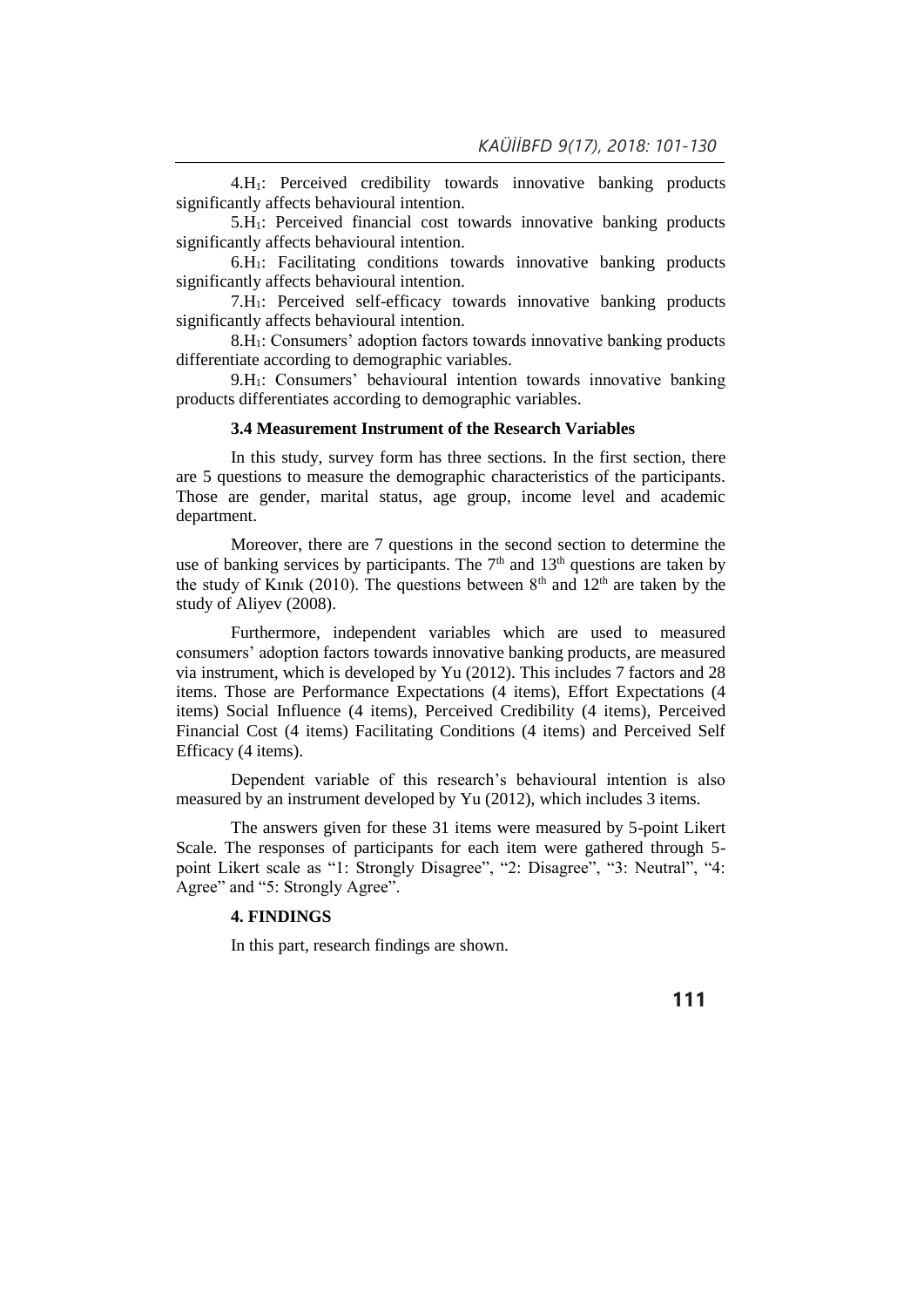## **4.1 Descriptive Statistics**

According to demographic analysis of the participants, as shown in Table 1, 52% of them are female and 76% of them are single. In terms of age groups %87 of them are between the ages of 18 and 34. 81% of participants have monthly income between 2.001 TL and 7.500 TL. Furthermore, the number of participants according to academic department seems in approximately equal.

| <b>Gender</b>                                 | <b>Frequency</b> | $\frac{0}{0}$ | <b>Marital</b><br><b>Status</b> | <b>Frequency</b> | $\frac{0}{0}$  |
|-----------------------------------------------|------------------|---------------|---------------------------------|------------------|----------------|
| <b>Female</b>                                 | 123              | 52            | <b>Single</b>                   | 179              | 76             |
| <b>Male</b>                                   | 112              | 48            | <b>Married</b>                  | 56               | 24             |
| <b>Total</b>                                  | 235              | 100           | <b>Total</b>                    | 235              | 100            |
|                                               |                  |               |                                 |                  |                |
| <b>Age Group</b>                              | <b>Frequency</b> | $\frac{0}{0}$ | <b>Income Level</b>             | <b>Frequency</b> | $\frac{0}{0}$  |
| 18-25                                         | 78               | 33            | <b>None</b>                     | 15               | 6              |
| 26-34                                         | 128              | 54            | 1.300 TL - 2.000 TL             | 13               | 6              |
| 35-44                                         | 28               | 12            | 2.001 TL - 3.500 TL             | 87               | 37             |
| 45-54                                         | $\mathbf{1}$     | $\mathbf{1}$  | 3.501 TL - 5.000 TL             | 65               | 28             |
| <b>Total</b>                                  | 235              | 100           | 5.001 TL - 7.500 TL             | 37               | 16             |
|                                               |                  |               | 7.501 TL and above              | 18               | $\overline{7}$ |
|                                               |                  |               | <b>Total</b>                    | 235              | 100            |
|                                               |                  |               |                                 |                  |                |
| <b>Academic</b><br><b>Department</b>          | <b>Frequency</b> | $\frac{0}{0}$ |                                 |                  |                |
| <b>Non-Thesis</b><br><b>Master</b><br>Program | 119              | 51            |                                 |                  |                |

**Table 1: Descriptive Statistics of Participant**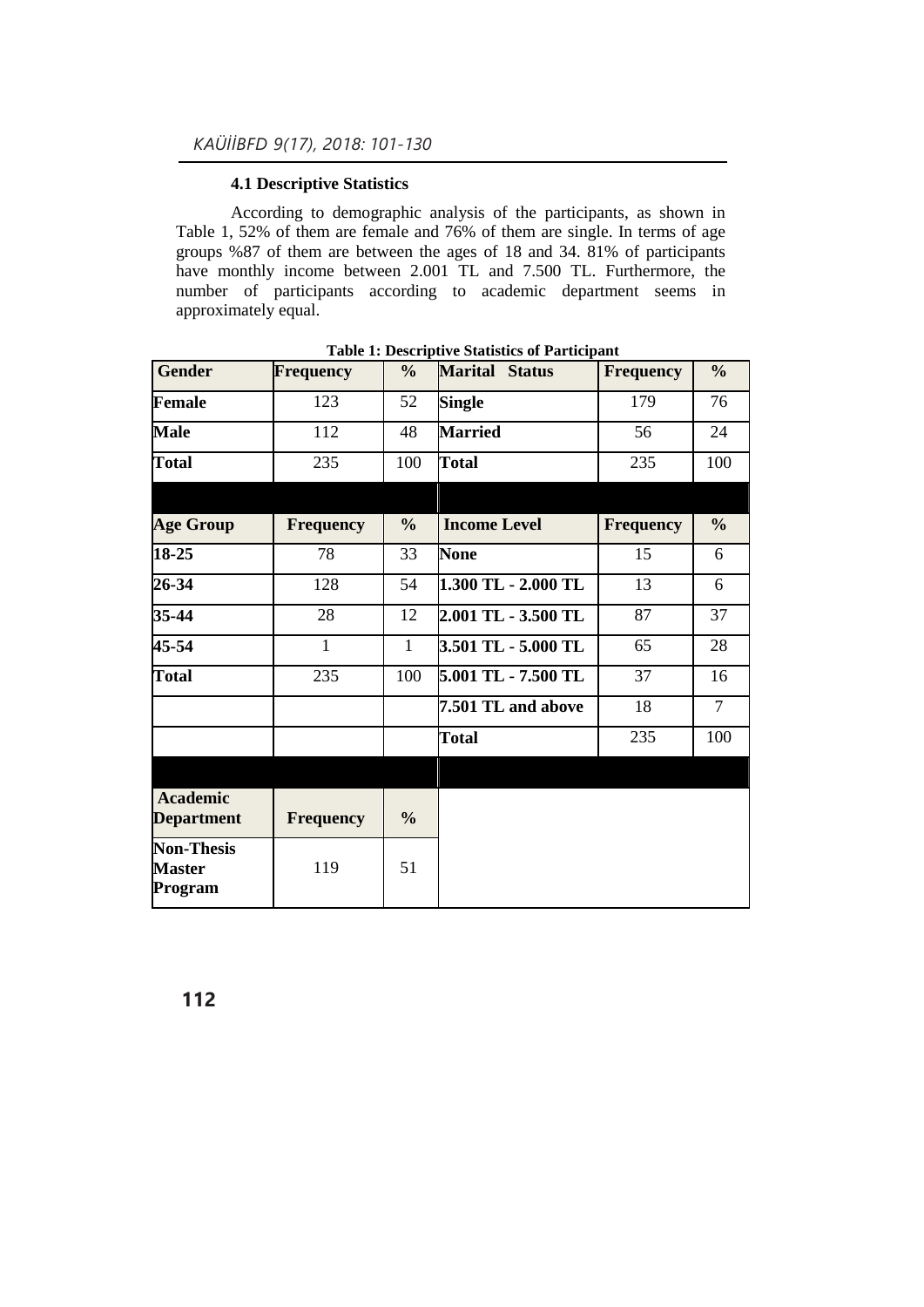| <b>Master with</b><br>49<br><b>Thesis</b><br>116<br>Program |
|-------------------------------------------------------------|
| 235<br>100 <sub>1</sub><br><b>Total</b>                     |

There were asked some questions about participants' use of banking products and services. As shown in Table 2, according to the results, 83% of participants are impacted by Internet and TV advertisements while purchasing for banking products and services. 44% of the participants work with two banks at most. In terms of bank preferences to work, 35% of participants say that they work with the bank their company pays their wages.

Moreover, 50% of participants use money transfer among banking services the most. Furthermore, 66% of participants use mobile banking and online banking to make banking transactions the most. For 74% of participants, quickness and accuracy and reliability are the most important factors while carrying their banking transactions.

In terms of innovative banking products and services, 90% of the participants use ATM banking, 83% of respondents use online banking, 85% of respondents use mobile banking, 38% of respondents use telephone banking, 43% of respondents use credits, 86% of respondents use credit cards, 23% of respondents use investment products, 60% of respondents use drawing account, 34% of respondents use time deposit account.

It can be said that participants have the tendency to use ATM banking, online banking, mobile banking, credit cards and drawing accounts.

| <b>Services</b>                                                                                                                                              |                  |               |                                                      |     |               |
|--------------------------------------------------------------------------------------------------------------------------------------------------------------|------------------|---------------|------------------------------------------------------|-----|---------------|
| "Which<br>these<br>of<br>communication channels used<br>by<br>banks to catch your<br>attention the most during<br>purchasing<br>banking<br>for<br>services?" | <b>Frequency</b> | $\frac{0}{0}$ | Number of banks<br>respondents work Frequenc<br>with |     | $\frac{0}{0}$ |
| <b>Internet Advertisements</b>                                                                                                                               | 120              | 51            | <b>Only 1 Bank</b>                                   | 53  | 23            |
| <b>Radio Advertisements</b>                                                                                                                                  | 3                |               | 2 Banks                                              | 103 | 44            |

**Table 2: Descriptive Statistics of Participants' Use of Banking Products and Services**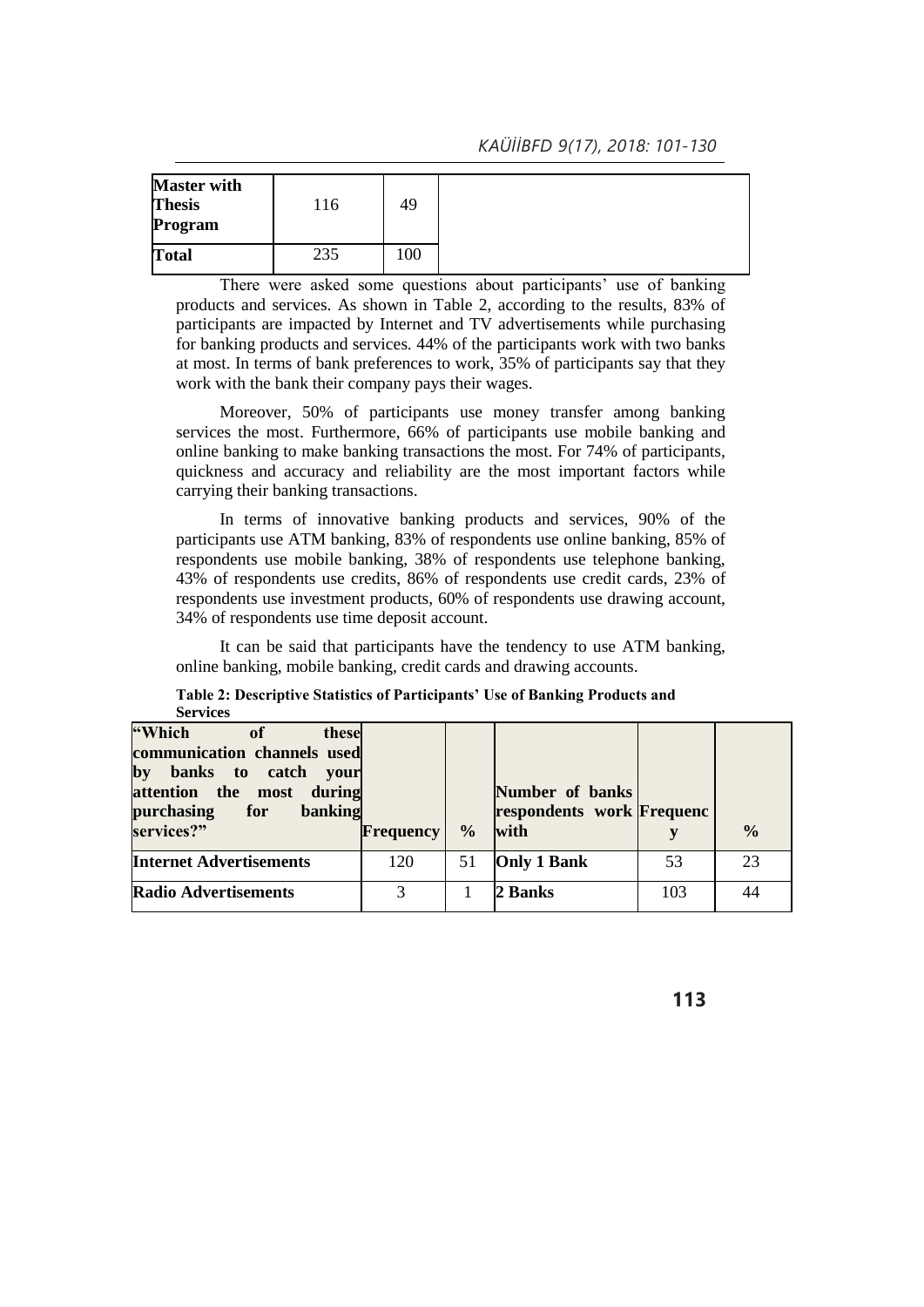| Newspaper/Magazine<br><b>Advertisements</b>         | 6                | 3             | <b>3 Banks</b>                                                        | 41             | 17             |
|-----------------------------------------------------|------------------|---------------|-----------------------------------------------------------------------|----------------|----------------|
| <b>TV Advertisements</b>                            | 76               | 32            | 4 Banks                                                               | 21             | 9              |
| <b>Brochures</b>                                    | $\tau$           | 3             | <b>5 Banks or more</b>                                                | 17             | $\overline{7}$ |
| Other                                               | 23               | 10            | <b>Total</b>                                                          | 235            | 100            |
| <b>Total</b>                                        | 235              | 100           |                                                                       |                |                |
|                                                     |                  |               |                                                                       |                |                |
| "Why do you prefer the bank<br>vou work with?"      | <b>Frequency</b> | $\frac{0}{0}$ | "Which of these<br>services<br>banking<br>do you<br>use the<br>most?" | Frequency      | $\frac{0}{0}$  |
| <b>Number of branches</b>                           | 23               | 10            | <b>Current accounts</b><br>transactions                               | 19             | 7              |
| <b>Technological investments</b><br>and innovations | 29               | 12            | <b>Money transfers</b>                                                | 115            | 50             |
| <b>Prestige in banking sector</b>                   | 29               | 12            | <b>Credit</b><br>transactions                                         | 29             | 12             |
| <b>Advices of others</b>                            | 6                | 3             | <b>Exchange</b><br>transactions                                       | 13             | 5              |
| Working with the bank for<br>vears                  | 34               | 14            | <b>Exporting-</b><br><b>Importing</b><br>transactions                 | $\overline{2}$ | 1              |
| The bank the wage to be paid                        | 82               | 35            | <b>Gold and stock</b><br>market<br>transactions                       | 9              | 4              |
| <b>Closeness of the branch</b>                      | 12               | 5             | <b>Tax and invoice</b><br>payments                                    | 29             | 12             |
| <b>Advantageous interest rates</b>                  | 20               | 9             | Other                                                                 | 19             | 9              |
| Total                                               | 235              | 100           | <b>Total</b>                                                          | 235            | 100            |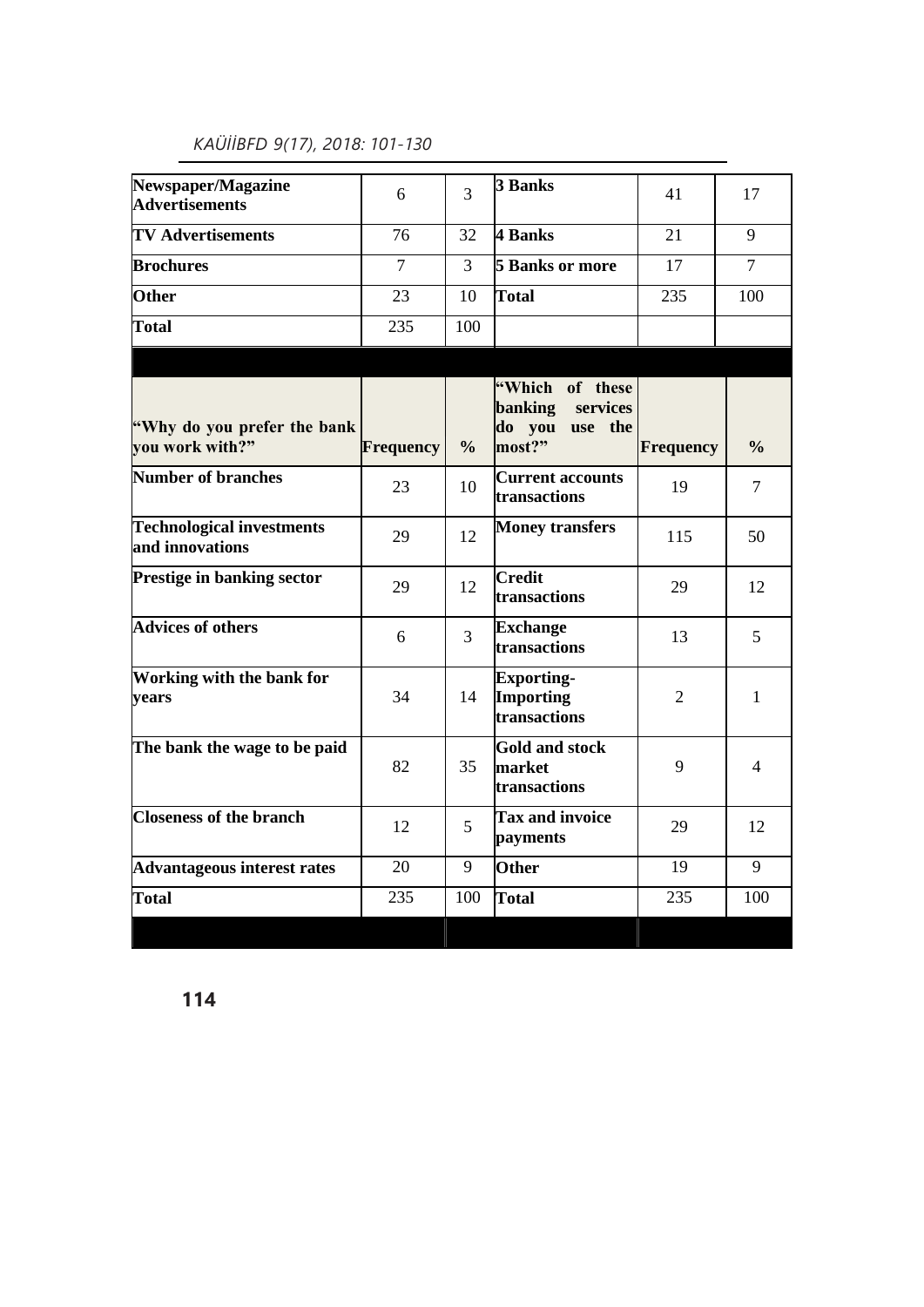| "How do you carry out your<br>transactions<br><b>banking</b><br>the<br>most?" | <b>Frequency</b> | $\frac{0}{0}$  | "From<br>which<br>perspective is the<br>technologies used<br>in banking sector<br>important for you<br>the most?" | <b>Frequency</b> | $\frac{0}{0}$  |
|-------------------------------------------------------------------------------|------------------|----------------|-------------------------------------------------------------------------------------------------------------------|------------------|----------------|
| In branch                                                                     | 16               | $\overline{7}$ | Quality                                                                                                           | 35               | 15             |
| <b>ATM</b>                                                                    | 38               | 16             | <b>Quickness</b>                                                                                                  | 97               | 41             |
| <b>Telephone banking</b>                                                      | 26               | 11             | <b>Accuracy and</b><br>reliability                                                                                | 78               | 33             |
| <b>Online banking</b>                                                         | 70               | 30             | <b>Decreasing the</b><br>costs                                                                                    | 22               | 10             |
| <b>Mobile banking</b>                                                         | 85               | 36             | <b>Other</b>                                                                                                      | 3                | $\mathbf{1}$   |
| <b>Total</b>                                                                  | 235              | 100            | <b>Total</b>                                                                                                      | 235              | 100            |
| <b>Respondents' use of ATM</b>                                                | <b>Frequency</b> | $\frac{0}{0}$  | <b>Distribution</b><br>of<br>respondents'<br>use<br>of online banking                                             | <b>Frequency</b> | $\frac{0}{0}$  |
| Never use                                                                     | $\overline{2}$   | $\mathbf{1}$   | <b>Never</b> use                                                                                                  | 10               | $\overline{4}$ |
| <b>Underuse</b>                                                               | 16               | 6              | <b>Underuse</b>                                                                                                   | 22               | 10             |
| <b>Neutral</b>                                                                | $\overline{7}$   | 3              | <b>Neutral</b>                                                                                                    | $\overline{7}$   | 3              |
| <b>Use</b>                                                                    | 93               | 40             | <b>Use</b>                                                                                                        | 52               | 22             |
| <b>Overuse</b>                                                                | 117              | 50             | <b>Overuse</b>                                                                                                    | 144              | 61             |
| <b>Total</b>                                                                  | 235              | 100            | Total                                                                                                             | 235              | 100            |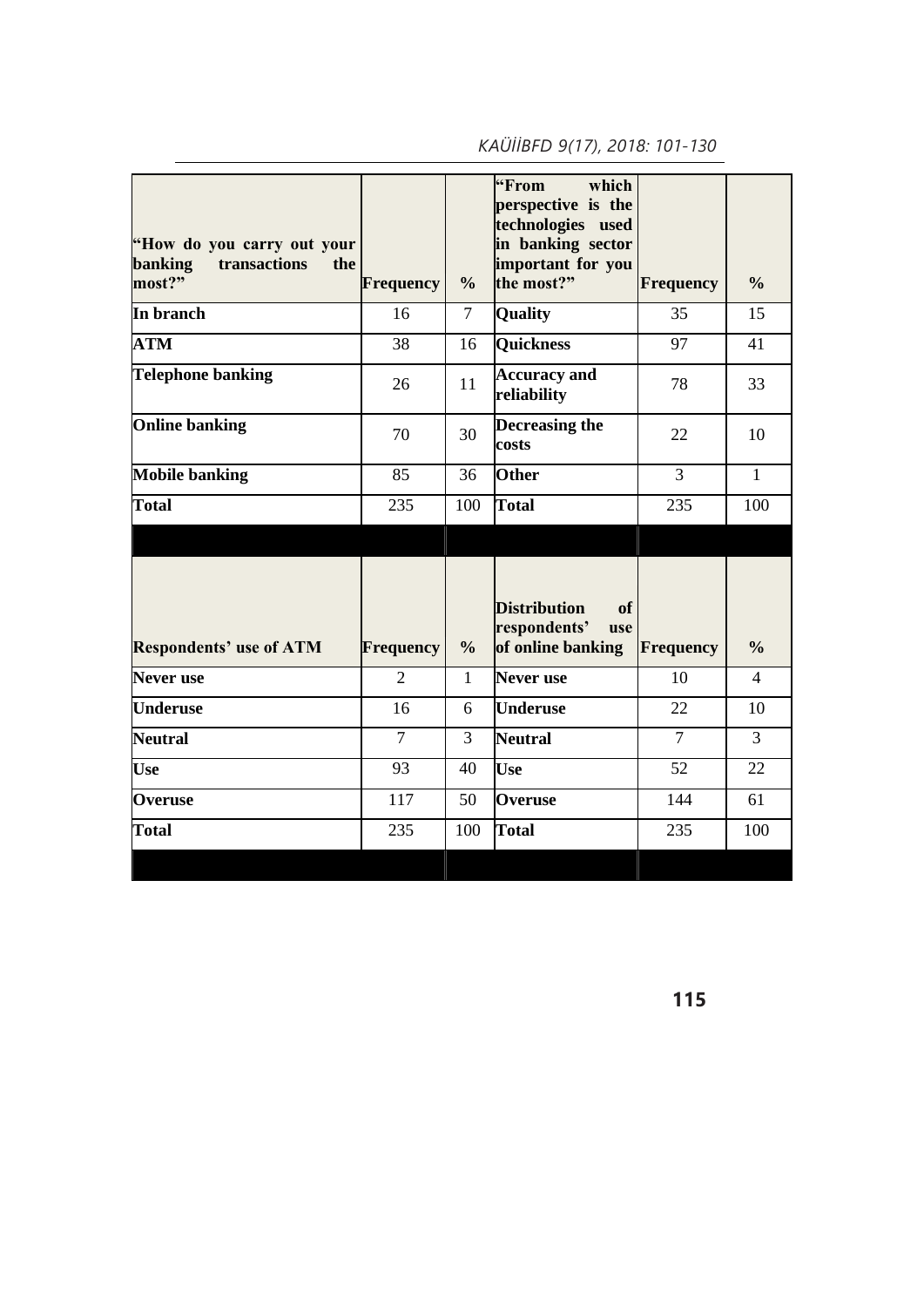| Distribution of respondents'<br>use of mobile banking      | <b>Frequency</b> | $\frac{0}{0}$  | <b>Distribution</b><br>of<br>respondents'<br>use<br>of<br>telephone<br><b>banking</b> | <b>Frequency</b> | $\frac{0}{0}$  |
|------------------------------------------------------------|------------------|----------------|---------------------------------------------------------------------------------------|------------------|----------------|
| Never use                                                  | 8                | 3              | <b>Never</b> use                                                                      | 32               | 14             |
| <b>Underuse</b>                                            | 16               | $\overline{7}$ | <b>Underuse</b>                                                                       | 81               | 34             |
| <b>Neutral</b>                                             | 12               | 5              | <b>Neutral</b>                                                                        | 33               | 14             |
| <b>Use</b>                                                 | 40               | 17             | <b>Use</b>                                                                            | 47               | 20             |
| <b>Overuse</b>                                             | 159              | 68             | <b>Overuse</b>                                                                        | 42               | 18             |
| <b>Total</b>                                               | 235              | 100            | <b>Total</b>                                                                          | 235              | 100            |
|                                                            |                  |                |                                                                                       |                  |                |
| Distribution of respondents'<br>use of credits             | <b>Frequency</b> | $\frac{0}{0}$  | <b>Distribution</b><br>of<br>respondents'<br>use<br>of credit cards                   | <b>Frequency</b> | $\frac{0}{0}$  |
| Never use                                                  | 67               | 29             | <b>Never</b> use                                                                      | 14               | 6              |
| <b>Underuse</b>                                            | 51               | 21             | <b>Underuse</b>                                                                       | 12               | 5              |
| <b>Neutral</b>                                             | 16               | $\tau$         | <b>Neutral</b>                                                                        | $\tau$           | $\overline{3}$ |
| <b>Use</b>                                                 | 80               | 34             | <b>Use</b>                                                                            | 87               | 37             |
| Overuse                                                    | 21               | 9              | Overuse                                                                               | 115              | 49             |
| <b>Total</b>                                               | 235              | 100            | <b>Total</b>                                                                          | 235              | 100            |
|                                                            |                  |                |                                                                                       |                  |                |
| Distribution of respondents'<br>use of investment products | <b>Frequency</b> | $\frac{0}{0}$  | <b>Distribution</b><br>of<br>respondents'<br>use<br>drawing<br>of<br>account          | <b>Frequency</b> | $\frac{0}{0}$  |
| <b>Never</b> use                                           | 92               | 39             | <b>Never</b> use                                                                      | 46               | 20             |
| <b>Underuse</b>                                            | 51               | 22             | <b>Underuse</b>                                                                       | 26               | 11             |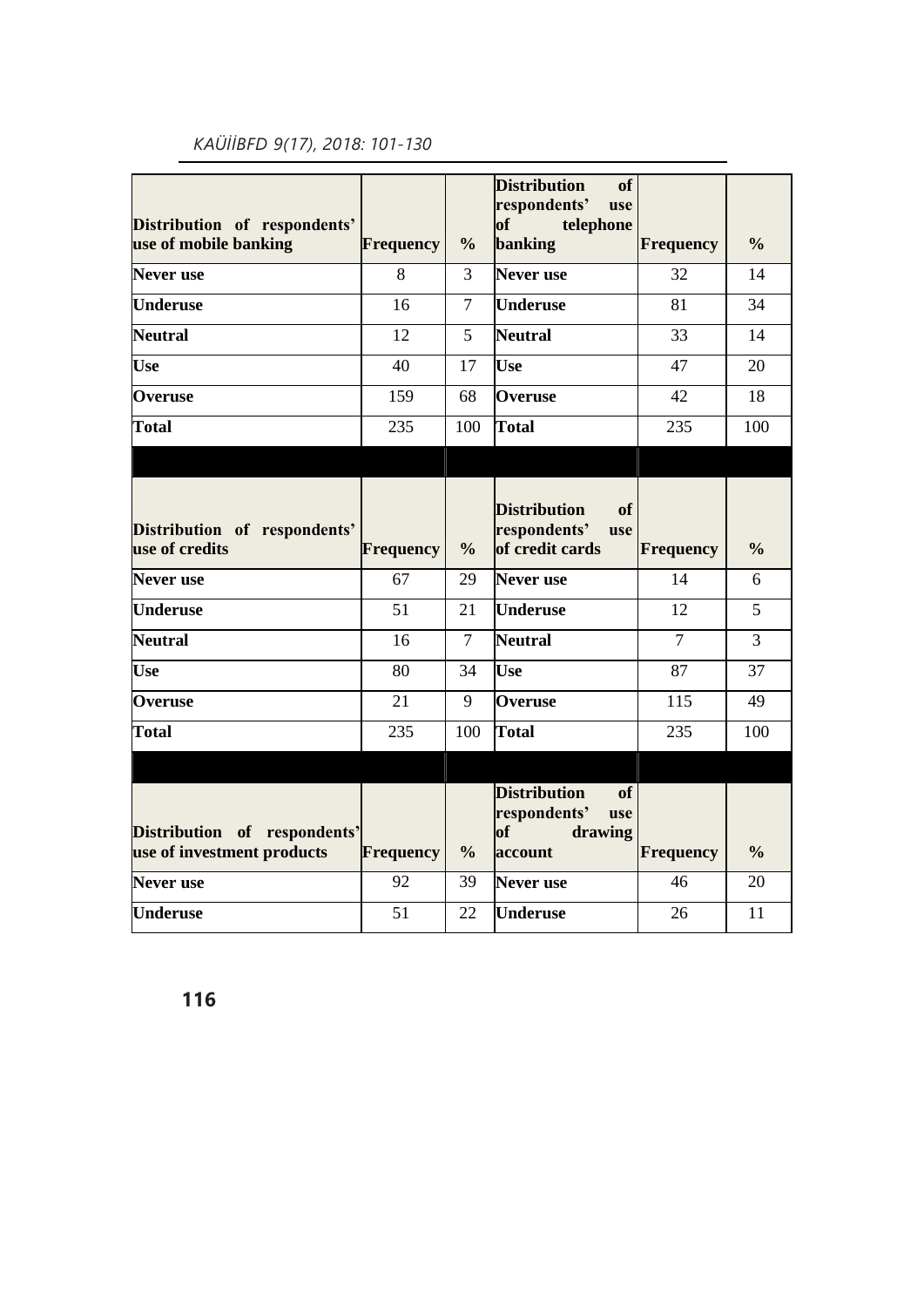| <b>Neutral</b>                                              | 38               | 16            | <b>Neutral</b> | 22  | 10  |
|-------------------------------------------------------------|------------------|---------------|----------------|-----|-----|
| <b>Use</b>                                                  | 35               | 15            | <b>Use</b>     | 67  | 29  |
| Overuse                                                     | 19               | 8             | <b>Overuse</b> | 74  | 30  |
| <b>Total</b>                                                | 235              | 100           | <b>Total</b>   | 235 | 100 |
|                                                             |                  |               |                |     |     |
| Distribution of respondents'<br>use of time deposit account | <b>Frequency</b> | $\frac{0}{0}$ |                |     |     |
| <b>Never</b> use                                            | 93               | 40            |                |     |     |
| <b>Underuse</b>                                             | 41               | 17            |                |     |     |
| <b>Neutral</b>                                              | 21               | 9             |                |     |     |
| <b>Use</b>                                                  | 42               | 18            |                |     |     |
| Overuse                                                     | 38               | 16            |                |     |     |
| <b>Total</b>                                                | 23<br>5          | 00            |                |     |     |

## **4.2 Factor and Reliability Analysis and Mean Values of the Variables**

In this section, factor, reliability analysis and mean values of consumers' adoption factors and behavioral intention are provided.

## **4.2.1 Factor and Reliability Analysis of Consumers' Adoptions Factors**

For the independent variable which is "Consumers' Adoptions Factors", factor and reliability analysis and mean value is conducted.

The KMO value is 0.87 (p: 0,000) which is higher than 0.70. This shows an excellent value, and data gathered through respondents is suitable for factor analysis (Coşkun et al., 2015, p. 268).

In the factor analysis of consumers' adoptions factors, in order to reach to the effective results in factor analysis for the scale, these 8 items were subtracted from the scale during factor analysis process respectively due to low load factor and their factor loads so close in different factors (Bayram, 2013, p. 205). These items are stated as follows: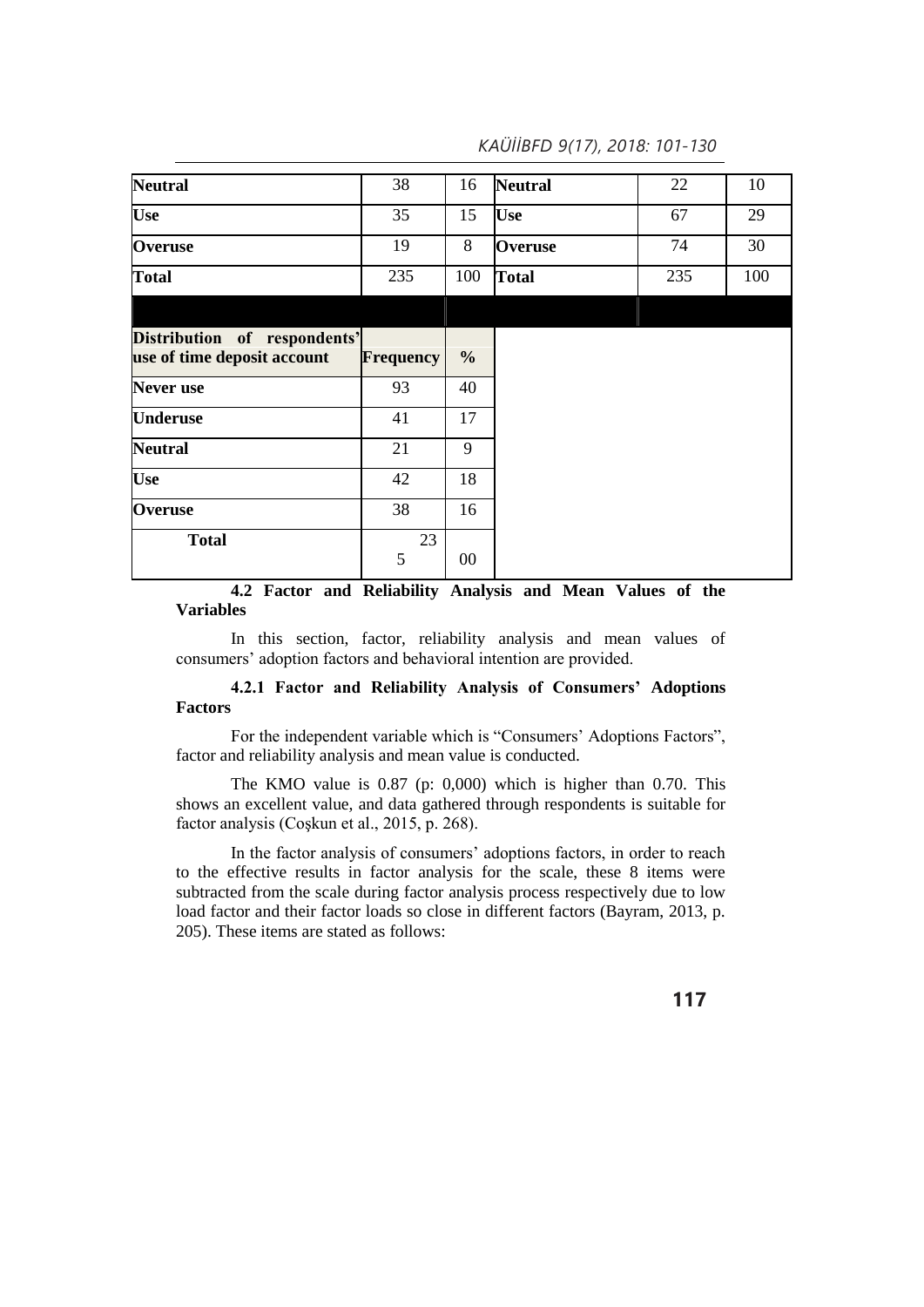FC3:"Using innovative banking products is compatible with my life."

 FC4:"Help is available when I get problem in using innovative banking products."

 SI4:"Most people surrounding with me use innovative banking products."

PE3:"I would use innovative banking products anyplace."

 PFC1:"The cost of using innovative banking products is lower than using traditional banking channels."

 PFC2:"The wireless link fee is expensive when using innovative banking products."

 PFC3:"The devices/applications set up to use innovative banking products do not charge me lots of money."

PFC4:"Using innovative banking products is cost burden to me."

After factor analysis, the factor of PFC (perceived financial cost) is eliminated in the scale. There are 4 factors emerged. These factors are named as follows:

i.Factor 1: Performance and Effort Expectance,

ii.Factor 2: Social Influence and Facilitating Conditions,

iii.Factor 3: Perceived Credibility,

iv.Factor 4: Perceived Self-Efficacy.

Explained variances of 4 factors and the total explained variance of the scale is found as: "Performance Expectance and Effort Expectance" as 1<sup>st</sup> factor explains 23.50% of the variance, "Perceived Self-Efficacy" as 2nd factor explains 16.51% of the variance, "Perceived Credibility" as  $3<sup>rd</sup>$  factor explains 15.66% of the variance, "Social Influence and Facilitating Conditions" as  $4<sup>th</sup>$ factor explains 15.57% of the variance. The total explained variance is 71.24%.

Table 3 also shows the factors and their items after rotated component matrix. Moreover, reliability analysis results for each factor can be seen in the table. "Performance expectation and effort expectation" factor has reliability of 0.91; "perceived self-efficacy" factor has reliability of 0.92; "perceived credibility" factor has reliability of 0.89;"social influence and facilitating conditions" factor has reliability of 0.84. This indicates high reliability value (Sekaran 1992, p.633).

Furthermore, Table 3 also shows mean value of each factor. A mean value of "performance and effort expectance" factor is 3.98; "perceived selfefficacy" factor is 3.20; "perceived credibility" factor is 3.53; "social influence and facilitating conditions" factor is 3.47.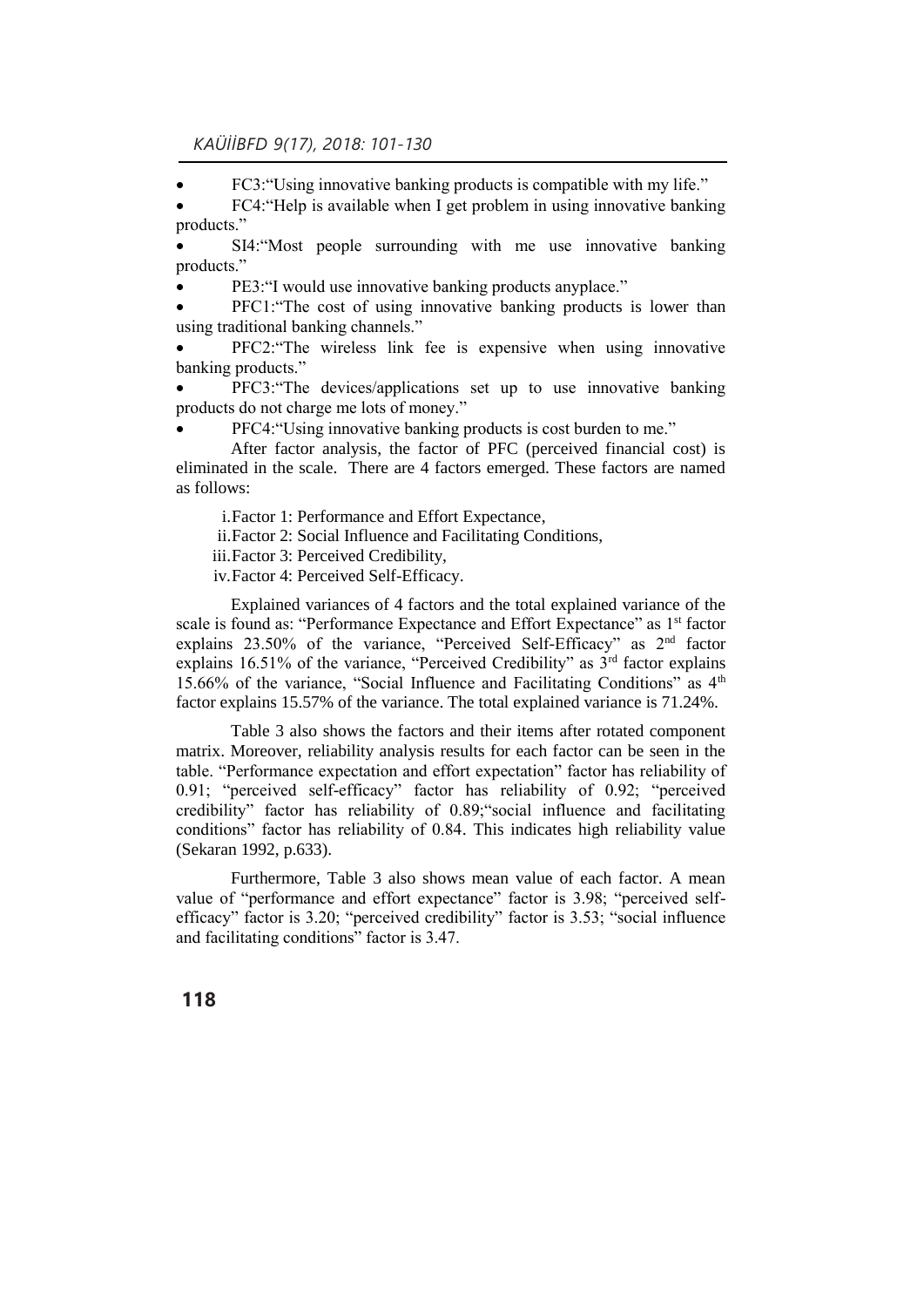| <b>Structure</b>         | radic 9. Factors, includinty and mean incsults of Consumers' Adoptions Factors<br><b>Items</b>     |              |                | <b>Factors</b> |                       | <b>Reliability</b> |  |
|--------------------------|----------------------------------------------------------------------------------------------------|--------------|----------------|----------------|-----------------------|--------------------|--|
|                          |                                                                                                    | $\mathbf{1}$ | $\overline{2}$ | $\overline{3}$ | $\boldsymbol{\Delta}$ |                    |  |
| EE1                      | Learning to use innovative<br>banking products is easy for<br>me.                                  | 0.86         |                |                |                       |                    |  |
| EE <sub>2</sub>          | Becoming skilful at using<br>innovative banking products $0.85$<br>is easy for me.                 |              |                |                |                       |                    |  |
| EE3                      | with<br>Interaction<br>innovative<br>banking products is easy for $0.80$<br>me.                    |              |                |                |                       |                    |  |
| EE4                      | find<br>would<br>innovative<br>L<br>banking products is easy to $0.75$<br>use.                     |              |                |                |                       | 0.91               |  |
| PE <sub>2</sub>          | Using innovative banking<br>products would save my time.                                           | 0.74         |                |                |                       |                    |  |
| PE4                      | would<br>find<br>innovative<br>L<br>banking products useful.                                       | 0.71         |                |                |                       |                    |  |
| PE1                      | innovative banking<br>Using<br>products would improve my $(0.63)$<br>performance.                  |              |                |                |                       |                    |  |
| <b>Mean EE</b><br>and PE |                                                                                                    |              |                |                | 3.98                  |                    |  |
| PSE <sub>2</sub>         | could<br>innovative<br>L<br>use<br>banking products, if someone<br>showed me how to do it.         |              | 0.92           |                |                       |                    |  |
| PSE <sub>4</sub>         | could<br>innovative<br>use<br>Ι<br>banking products, if I could<br>call someone for help.          |              | 0.89           |                |                       | 0.92               |  |
| PSE1                     | could<br>innovative<br>T<br>use<br>banking products, if I had the<br>built-in help guidance<br>for |              | 0.88           |                |                       |                    |  |

## **Table 3: Factors, Reliability and Mean Results of Consumers' Adoptions Factors**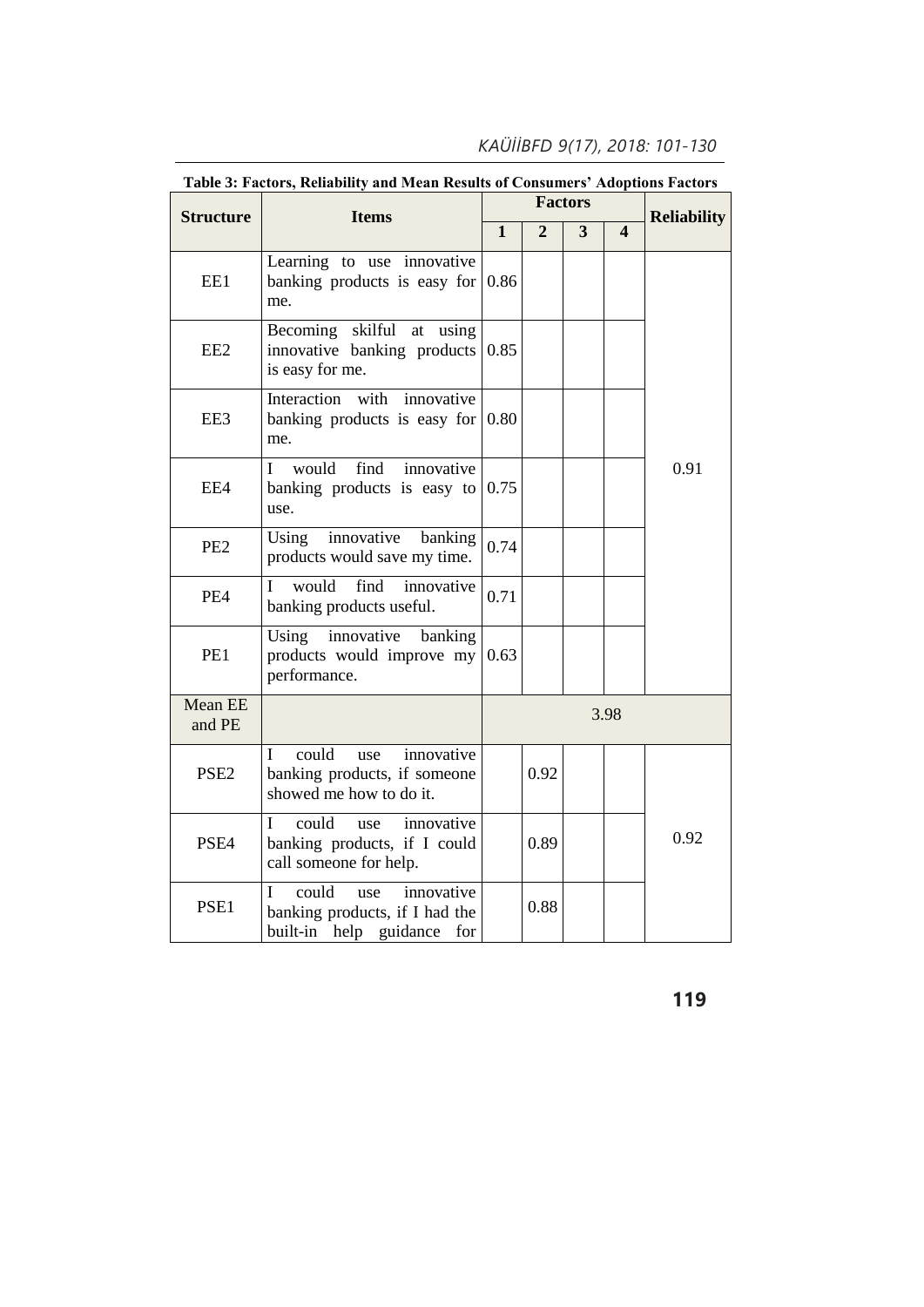|                  | assistance.                                                                                           |      |      |      |      |
|------------------|-------------------------------------------------------------------------------------------------------|------|------|------|------|
| PSE <sub>3</sub> | could<br>innovative<br>L<br>use<br>banking products, if I had<br>seen someone else using it.          | 0.88 |      |      |      |
| <b>Mean PSE</b>  |                                                                                                       |      |      | 3.00 |      |
| PC <sub>2</sub>  | When<br>using<br>innovative<br>banking products, I believe<br>my transactions are secured.            |      | 0.85 |      |      |
| PC <sub>3</sub>  | When<br>innovative<br>using<br>banking products, I believe<br>my privacy would not be<br>divulged.    |      | 0.83 |      |      |
| PC <sub>1</sub>  | When<br>using innovative<br>banking products, I believe<br>my information is kept<br>confidential.    |      | 0.83 |      | 0.89 |
| PC <sub>4</sub>  | using<br>innovative<br>When<br>banking products, I believe<br>the banking environment is<br>safe      |      | 0.79 |      |      |
| Mean PC          |                                                                                                       |      |      | 3,53 |      |
| SI2              | People who are familiar with<br>me think that I should use<br>innovative banking products.            |      |      | 0.84 |      |
| SI1              | People who are important to<br>me think that I should use<br>innovative banking products.             |      |      | 0.82 | 0.84 |
| SI3              | People who influence<br>my<br>behaviour think that I should<br>use<br>innovative banking<br>products. |      |      | 0.81 |      |
| FC1              | My living<br>environment<br>supports me to use innovative                                             |      |      | 0.61 |      |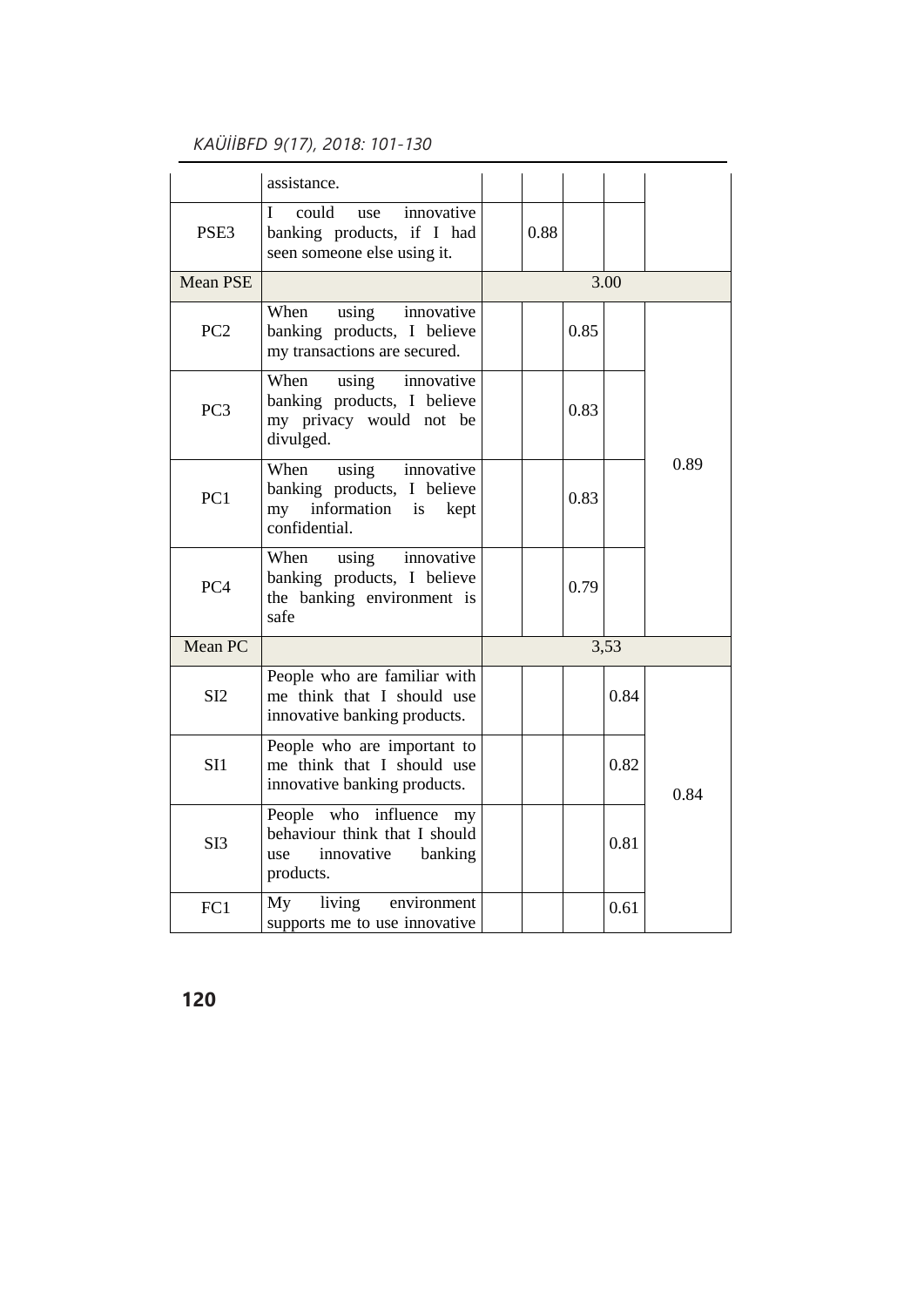|                   | banking products.                                                               |  |      |  |
|-------------------|---------------------------------------------------------------------------------|--|------|--|
| FC <sub>2</sub>   | working environment<br>My<br>supports me to use innovative<br>banking products. |  | 0.54 |  |
| Mean SI<br>and FC |                                                                                 |  | 3,47 |  |

\*EE: Effort Expectation, \*PE: Performance Expectation, \*PSE: Perceived Self-Efficacy, \*PC: Perceived Credibility, \*SI: Social Influence, \*FC: Facilitating Conditions.

## **4.2.2 Factor and Reliability Analysis of Consumers' Behaviour Intention**

For dependent variable which is behavioural intention, factor and reliability analysis and mean value is also conducted.

According to factor analysis results, KMO value is high with 0.75 (p: 0.000) which is bigger than 0.70. This shows an excellent value, and data gathered through respondents is suitable for factor analysis (Coşkun et al., 2015, p. 268). And also behavioural intention explains 86.84% of the total variance.

Table 4 shows the factor loads of items for behavioural intention and its reliability result. According to result, behavioural intention has reliability of 0.92. This indicates high reliability value (Sekaran 1992, p.633).

Table 4 also shows mean value of behavioural intention factor, which is 3.98.

| <b>Structure</b> | <b>Item</b>                                                                        |      | <b>Factor Reliability</b> |
|------------------|------------------------------------------------------------------------------------|------|---------------------------|
| BI2              | When dealing with banking affairs, I intend to<br>use innovative banking products. | 0.94 |                           |
| BI1              | When dealing with banking affairs, I prefer to<br>use innovative banking products. | 0.93 | 0.92                      |
| B <sub>I3</sub>  | When dealing with banking affairs, I would<br>use innovative banking products.     | 0.91 |                           |
| Mean BI          | 3.98                                                                               |      |                           |

|  |  | Table 4: Factor, Reliability and Mean Results for Behavioural Intention |
|--|--|-------------------------------------------------------------------------|
|  |  |                                                                         |

\*BI: Behavioural Intention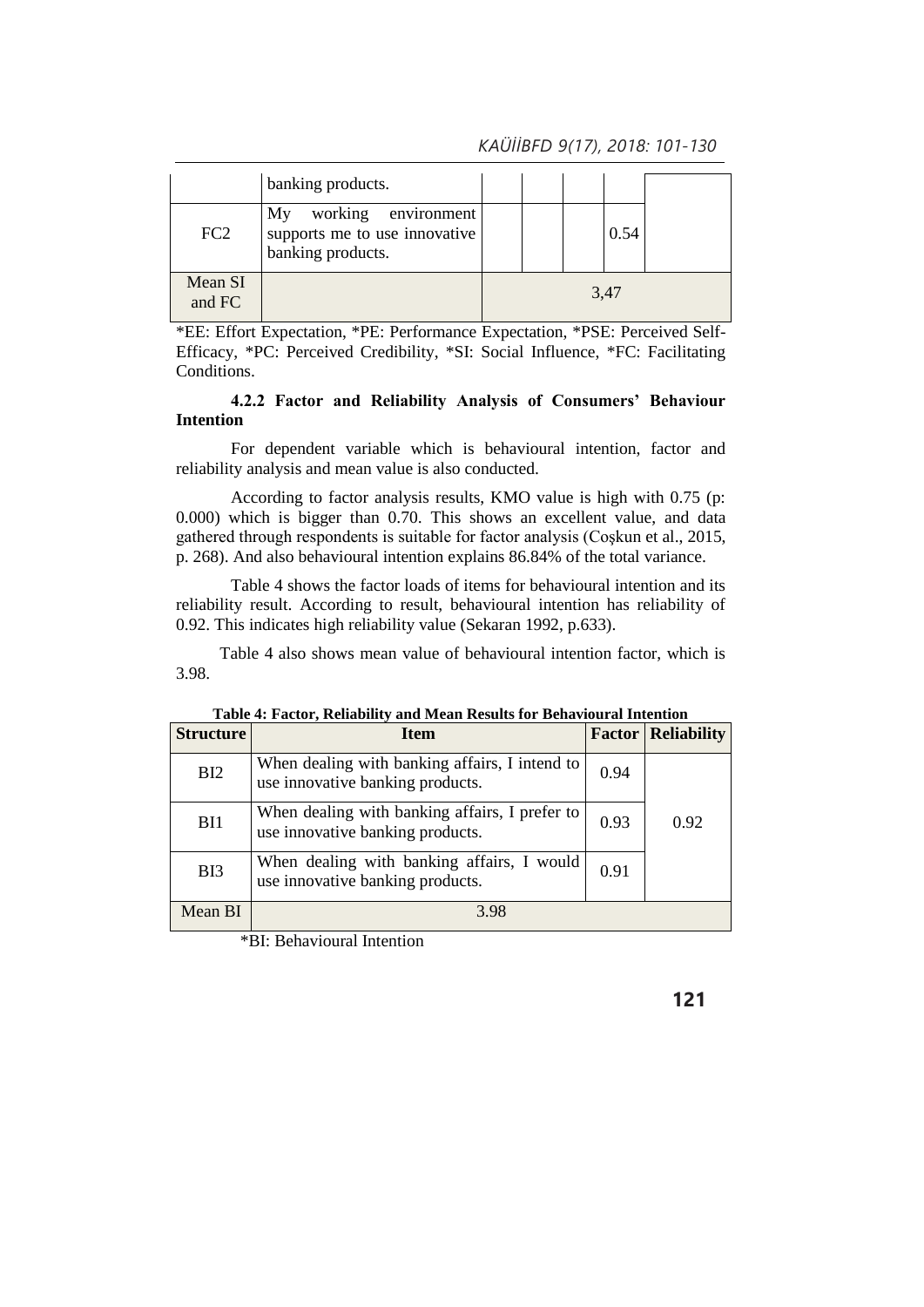## **4.3 Hypothesis Testing**

After factor and reliability analyses, reversed research model is formed. This new research model can be seen in Figure 2.



![](_page_21_Figure_4.jpeg)

The hypotheses after factor and reliability analysis were revised as follows:

1.H1: Performance and effort expectance towards innovative banking products significantly affects behavioural intention.

2.H1: Social influence and facilitating conditions towards innovative banking products significantly affects behavioural intention.

3.H1: Perceived credibility towards innovative banking products significantly affects behavioural intention.

4.H1: Perceived self-efficacy towards innovative banking products significantly affects behavioural intention.

5.H1: Consumers' adoption factors towards innovative banking products differentiate according to demographic variables.

6.H1: Consumers' behavioural intention towards innovative banking products differentiates according to demographic variables.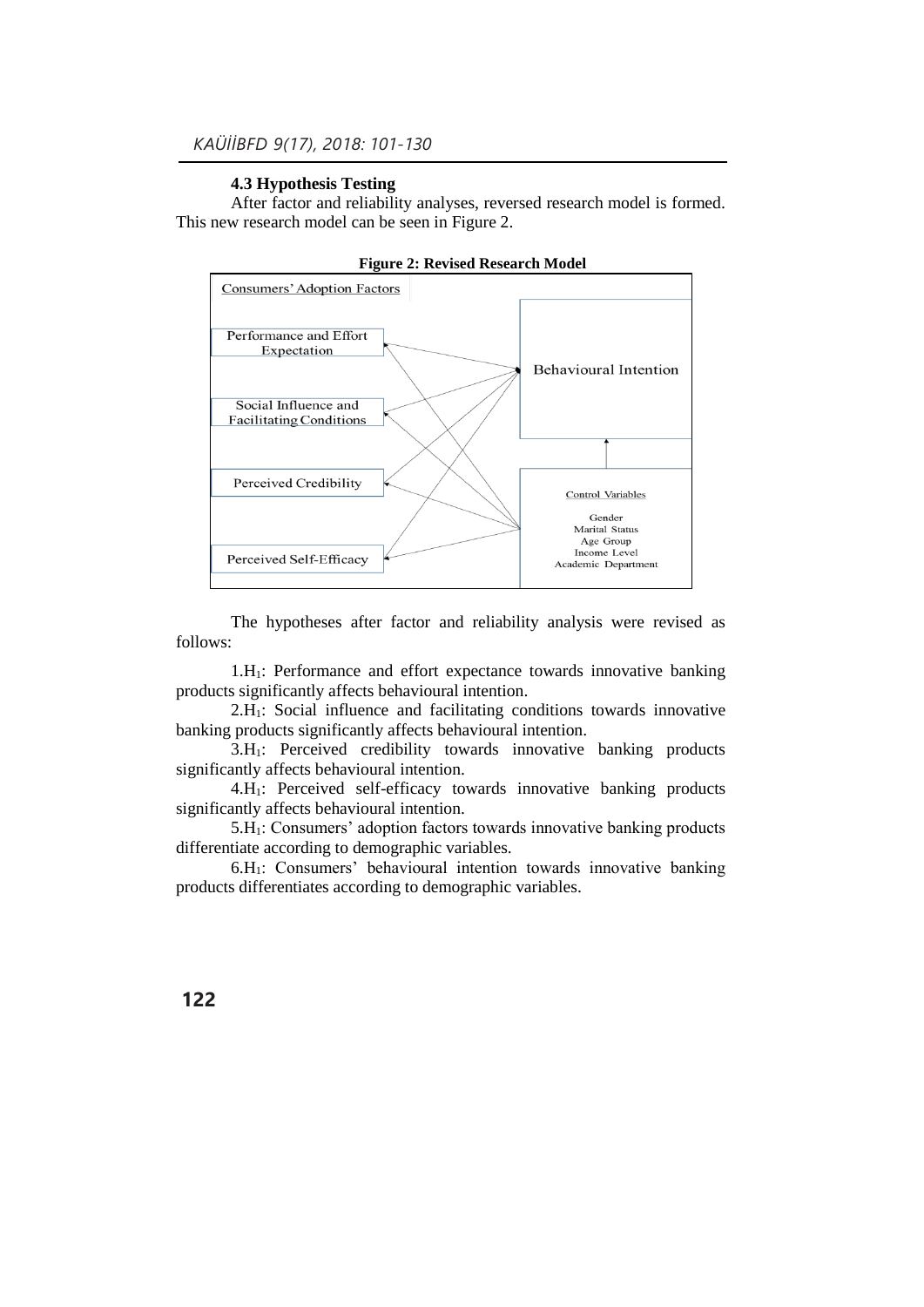### **4.3.1 Regression Analysis**

Stepwise regression analysis is conducted to measure whether there is effect of "Performance and Effect Expectance", "Social Influence and Facilitating Conditions", "Perceived Credibility" and "Perceived Self-Efficacy" factors on "Behavioural Intention".

The results of the stepwise regression analysis are shown in Table 5. According to the results, there are two models. For the first model, adjusted  $\mathbb{R}^2$ value is 42.8 % (p: 0,000). For the second model, adjusted  $R^2$  value is 45.6 % (p: 0,000).

**Table 5: Stepwise Regression Analysis about the Effect of Consumer Adoption Factors on Behavioural Intention**

| <b>Model</b> | <b>Dependent Variable:</b><br><b>Behavioural Intention</b> | <b>Beta</b> | Sig.               | <b>Adjusted</b><br>$\mathbb{R}^2$ | F             | Sig.  |
|--------------|------------------------------------------------------------|-------------|--------------------|-----------------------------------|---------------|-------|
|              | <b>Performance and Effort</b><br><b>Expectance</b>         |             | $0.656 \, 0.000$   | 0.428                             | 176.039 0.000 |       |
| $\mathbf 2$  | <b>Performance and Effort</b><br><b>Expectance</b>         |             | $0.563 \mid 0.000$ | 0.456                             | 99.257        | 0.000 |
|              | <b>Perceived Credibility</b>                               | 0.199       | 0.000              |                                   |               |       |

As shown in Table 5, according to Model-1 the only variable influencing behavioural intention is "performance and effort expectance" (β: 0.656 p: 0,000). Thus, it can be said that as performance and effort expectance increases, behavioural intention rises.

Moreover, again as shown in Table 5, according to Model-2, "perceived credibility" factor (β: 0.199 p: 0.000) was added into the model after performance and effort expectance (β: 0.563 p: 0.000). Thus, as it is the case with performance and effort expectance, it demonstrates that when perceived credibility increases, behavioural intention rises. However, its influence is still weaker than performance and effect expectation. Nonetheless, addition of perceived credibility to the second model enhances the explanatory power of the model from 42.8% to 45.6%.

In this respect, the hypotheses of

"*1.H1: Performance and effort expectance towards innovative banking products significantly affects behavioural intention.*" and

"*3.H1: Perceived credibility towards innovative banking products significantly affects behavioural intention.*" are **accepted.**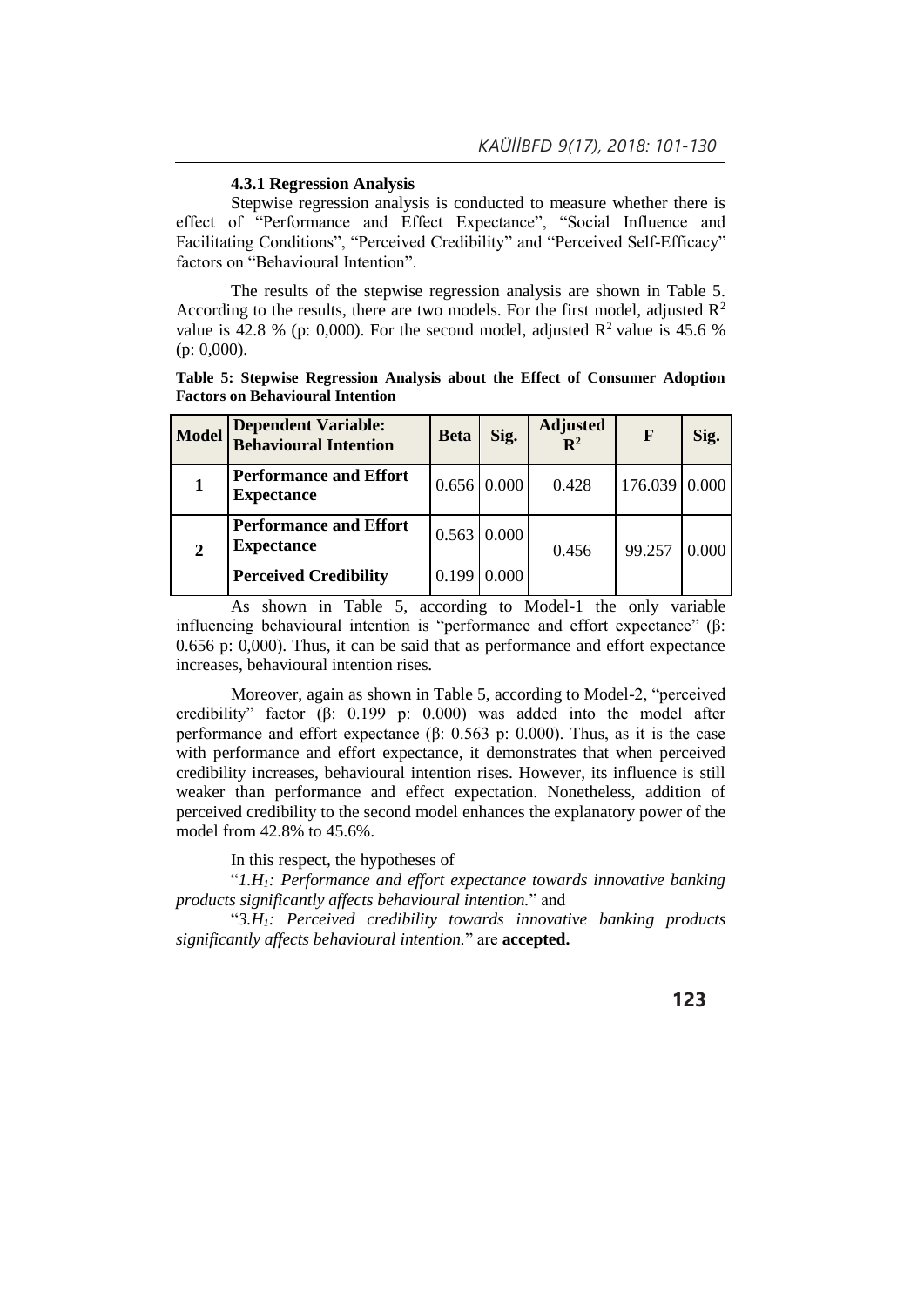However, the hypotheses of "*2. H1: Social influence and facilitating conditions towards innovative banking products significantly affects behavioural intention*." [p:0.487] and "*4.H1: Perceived self-efficacy towards innovative banking products significantly affects behavioural intention*." [p:0.485] are **rejected.**

#### **4.5.2 Variance Analysis**

Variance analysis is conducted to measure whether there is significant difference according to the demographic variables among the answers of respondents or not.

In this respect the sub-hypothesis is determined as:

*5.H1a: Consumers' adoption factors towards innovative banking products differentiate according to the gender.*

According to the Independent Sample T Test results, there is no significant difference among the answers of respondents for the factors in 0.05 significance level in terms of gender variable (F<sub>performance and effort expectance</sub>: 2.02, p:0.116; Fsocial influence and facilitating conditions:0.72, p:0.378; Fperceived credibility:0.79, p:0.102; Fperceived self-efficacy:0.73, p:0.056). Thus, 5.**H1a is rejected.**

*5.H1b: Consumers' adoption factors towards innovative banking products differentiate according to the marital status.*

According to the Independent Sample T Test results, there is no significant difference among the answers of respondents for the factors in 0,05 significance level in terms of marital status variable (Fperformance and effort expectance: 1.23, p:0.312; Fsocial influence and facilitating conditions: 1.59, p:0.683; Fperceived credibility:0.19, p:0.602; Fperceived self-efficacy:0.00, p:0.797). Thus, **5.H1b is rejected.** 

*5.H1c: Consumers' adoption factors towards innovative banking products differentiate according to the age group.*

According to the ANOVA Test results, there is no significant difference among the answers of respondents for the factors in 0.05 significance level in terms of age group variable (F<sub>performance and effort expectance</sub>: 0.61, p: 0.60; F<sub>social influence and</sub> facilitating conditions:1.10, p:0.34; F<sub>perceived credibility</sub>:0.04, p:0.98; F<sub>perceived self-efficacy</sub>:0.69, p:0.55). Thus, **5.H1c is rejected.**

*5.H1d: Consumers' adoption factors towards innovative banking products differentiate according to the income level.*

According to the ANOVA Test results, there is no significant difference among the answers of respondents for the factors in 0.05 significance level in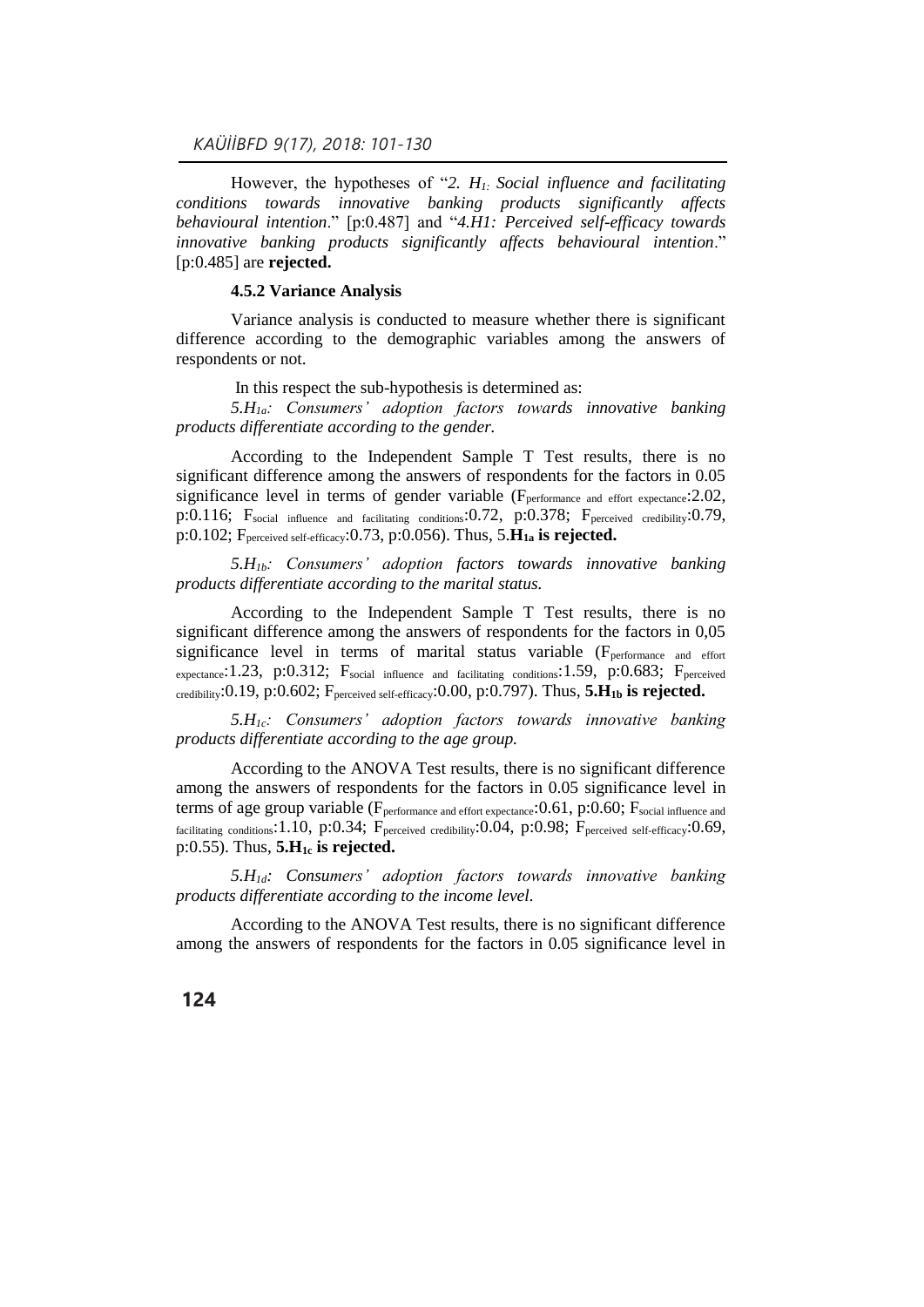terms of income level variable (F<sub>performance and effort expectance</sub>: 0.92, p: 0.46; F<sub>social</sub> influence and facilitating conditions: 0.67, p:0.64; Fperceived credibility: 0.56, p:0.72; Fperceived selfefficacy:0.62, p:0.68;). Thus, **5.H1d is rejected.**

*5.H1e: Consumers' adoption factors towards innovative banking products differentiate according to the academic department.*

According to the Independent T Test results, there is no significant difference among the answers of respondents for the factors in 0.05 significance level in terms of academic department variable (F<sub>performance and effort expectance</sub>:0.00, p:0.85; Fsocial influence and facilitating conditions:2.38, p:0.54; Fperceived credibility:0.40, p:0.10; Fperceived self-efficacy:0.00, p:0.49). Thus, **5.H1e is rejected.**

*6.H1a: Consumers' behavioural intention towards innovative banking products differentiates according to the gender.*

According to the Independent Sample T Test results, there is no significant difference among the answers of respondents for the factors in 0.05 significance level in terms of gender variable ( $F_{\text{behavioural intention}}$ : 3.95, p:0.970). Thus, **6.H1a is rejected.**

*6.H1b: Consumers' behavioural intention towards innovative banking products differentiates according to the marital status.*

According to the Independent Sample T Test results, there is no significant difference among the answers of respondents for the factors in 0.05 significance level in terms of marital status variable (Fbehavioural intention: 0.31, p:0.389). Thus, **6.H1b is rejected.**

*6.H1c: Consumers' behavioural intention towards innovative banking products differentiates according to the age group.*

According to the ANOVA Test results, there is no significant difference among the answers of respondents for the factors in 0.05 significance level in terms of age group variable (Fbehavioural intention:0.45, p:0.71). Thus, **6.H1c is rejected.**

*6.H1d: Consumers' behavioural intention towards innovative banking products differentiates according to the income level.*

According to the ANOVA Test results, there is no significant difference among the answers of respondents for the factors in 0.05 significance level in terms of income level variable (Fbehavioural intention:1.55, p:0.17). Thus, **6.H1d is rejected.**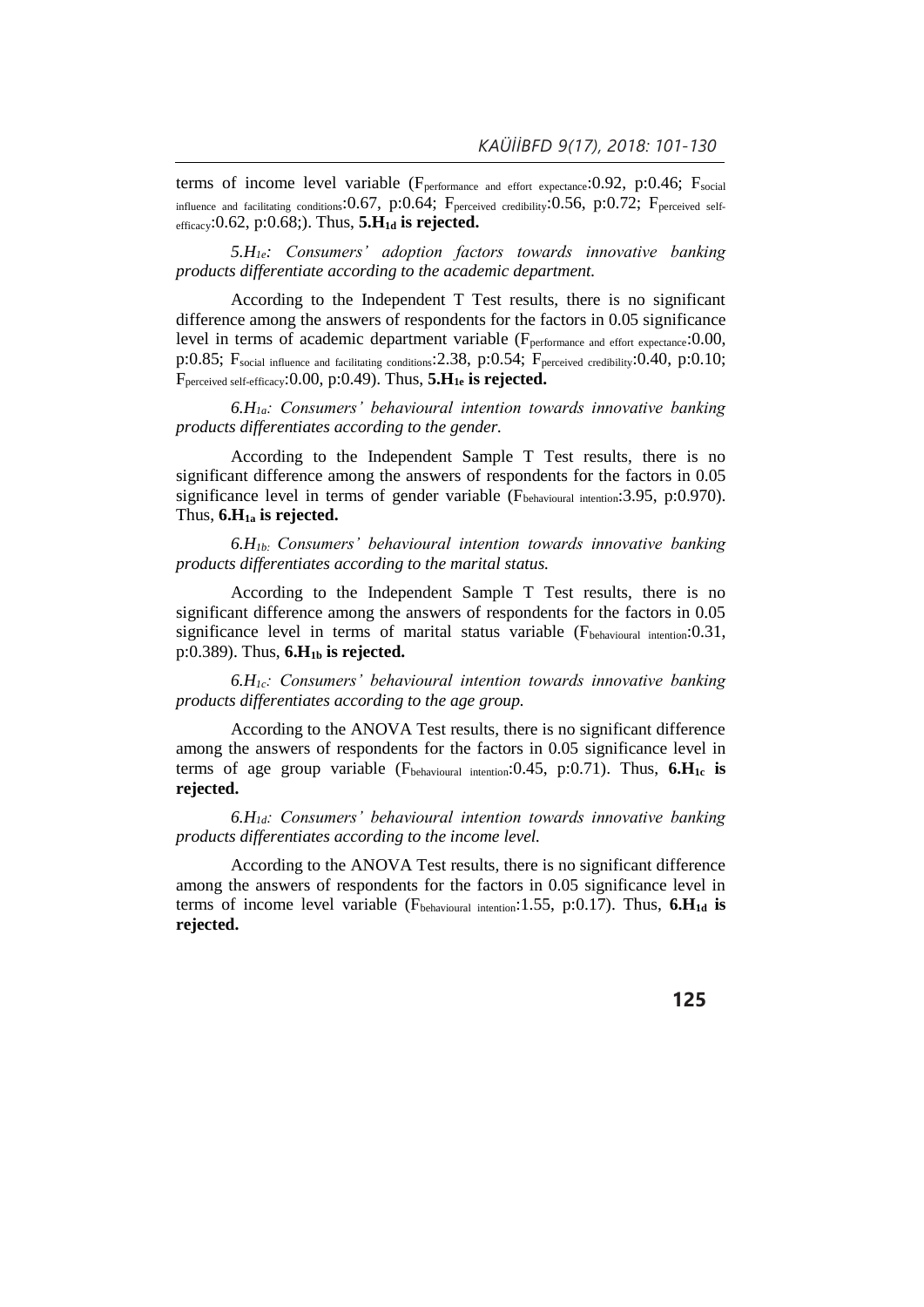*6.H1e: Consumers' behavioural intention towards innovative banking products differentiates according to the academic department.*

According to the Independent T Test results, there is no significant difference among the answers of respondents for the factors in 0.05 significance level in terms of academic department variable (Fbehavioural intention: 3.14, p:0.89). Thus, **6.H1e is rejected.** 

## **5. CONCLUSION, LIMITATIONS AND RECOMMENDATION**

Within the scope of this research, it was aimed to analyze the factors affecting consumers' adoption towards innovative banking products, and their relations with consumers' behavioural intention to use innovative banking products. Also to measure whether or not there are significant differences in participants' adoption factors and their behavioural intention towards innovative banking products according to the demographic variables. There was conducted a survey with 235 MBA English language department students at Bahçeşehir University Graduate School of Social Sciences.

In globalising business world, companies making innovations come to the forefront in competition. Therefore, they tend to invest in making innovations in products, services, processes, organizational structures and etc. One of the sectors in which innovation is so significant is the banking sector. In traditional banking there was only branch banking, and people went to branches of the banks to make their financial transactions. However, with the advances in technology, they can make lots of their financial transactions easily via innovative banking products and services in context to the branch-free banking system such as ATMs, online banking, mobile banking, telephone banking and etc.

In this study, the effects of consumers' adoption factors as performance expectation, effort expectation, social influence, perceived credibility, perceived financial cost, facilitating conditions and perceived self-efficacy on consumers' behavioural intention in terms of innovative banking products were analysed. After validity and reliability analyses, there emerged four consumer adoption factors as performance and effect expectation, perceived self-efficacy, perceived credibility, and social influence and facilitating conditions. After analysis process within the scope of this study, the result indicates that performance and effort expectation, and perceived credibility factors have significant effects on consumers' behavioural intention towards innovative banking products. It can be said that consumers give importance on issues such as time, performance, easiness, security and safety when they have intent to use innovative banking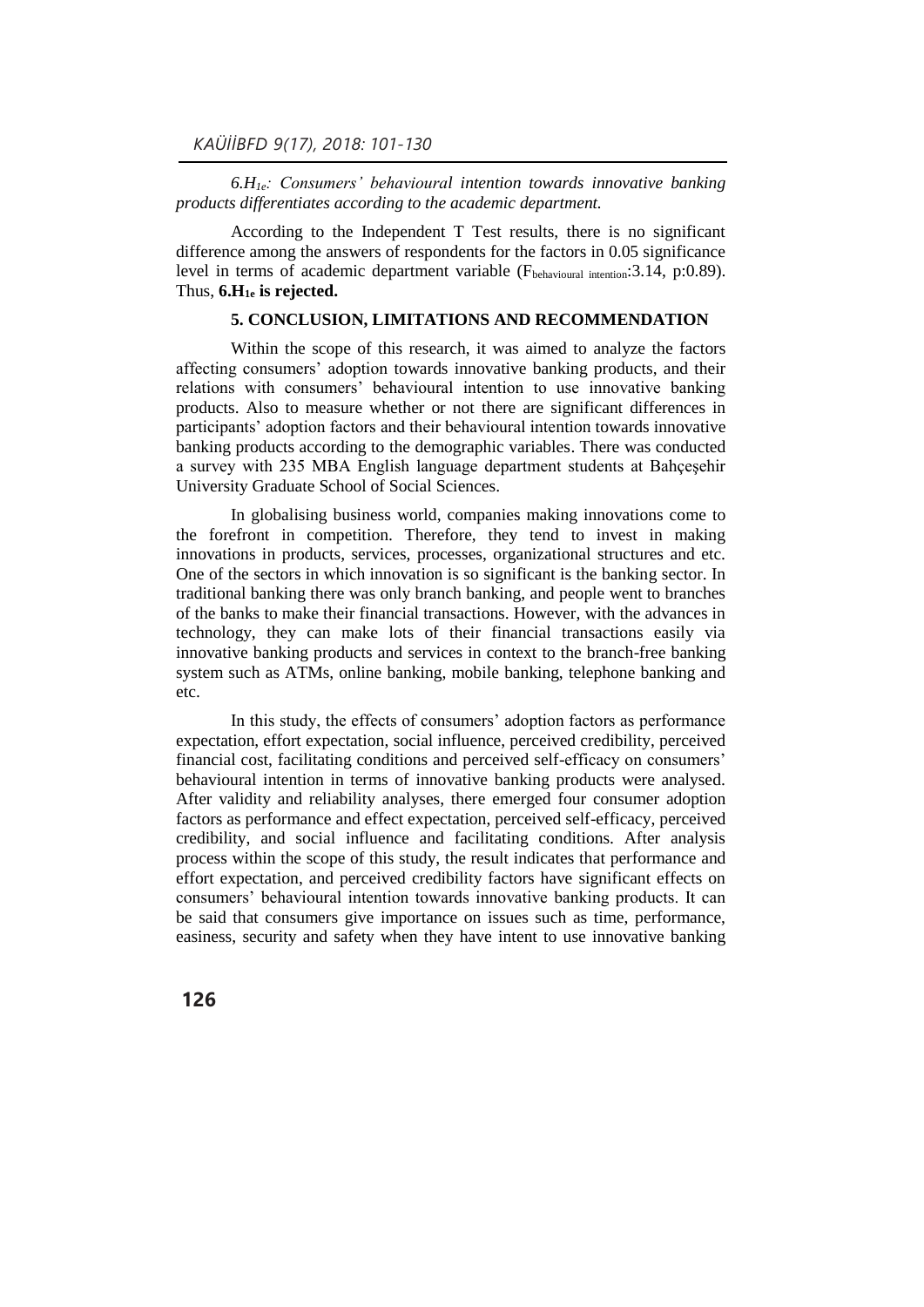products.

In terms of the effect of performance and effort expectation on behavioural intention, it can be said that easiness to use innovative banking products and its features such as being, time-saving, usable anywhere and etc. are effectual for individuals to adopt and use innovative banking products. Moreover, in terms of the effect of perceived credibility on behavioural intention, it can be said that it is important for the consumers' that information is confidential, transactions are secured and banking environment is safe while using innovative banking products. Thus, these factors tend consumers to adopt and use innovative banking products.

Another results of the study specified that there are no significant effects of social influence and facilitating conditions, and perceived selfefficacy on behavioural intention. In this respect, it can be said that consumers do not give so much importance on issues such as advices of people or use of others when they have intent to use innovative banking products.

In addition, consumers' adoption factors towards innovative banking products and services are mostly homogenous, that is, it does not differentiate mostly according to the demographic variables. The reason of this situation can be evaluated as participants' to be in the same age range, to have similar monthly incomes and similarities in using innovative banking products.

This study was limited with only Bahçeşehir University's Graduate School of Social Sciences students. Other students at this university and other universities did not implicate to the context of this research. Furthermore, time problem is one the main limitations in the research that students fill the questionnaires during class, thus it cannot be possible to reach all of the graduate students at the same time.

For future studies, researches on different sample groups, on certain products and/or services such as mobile banking, online banking and etc. can be recommended. Moreover, there could be conducted researches about the effects of Internet and social media use of consumers on the adoption of innovative banking products. Furthermore, culture-based studies could be made since culture has an important role on technology adoption of consumers. Also, some studies could be conducted to compare consumer adoption studying in different universities and cities.

This study is important to understand the factors that affect consumers' adoption towards innovative banking products and their behavioural intention.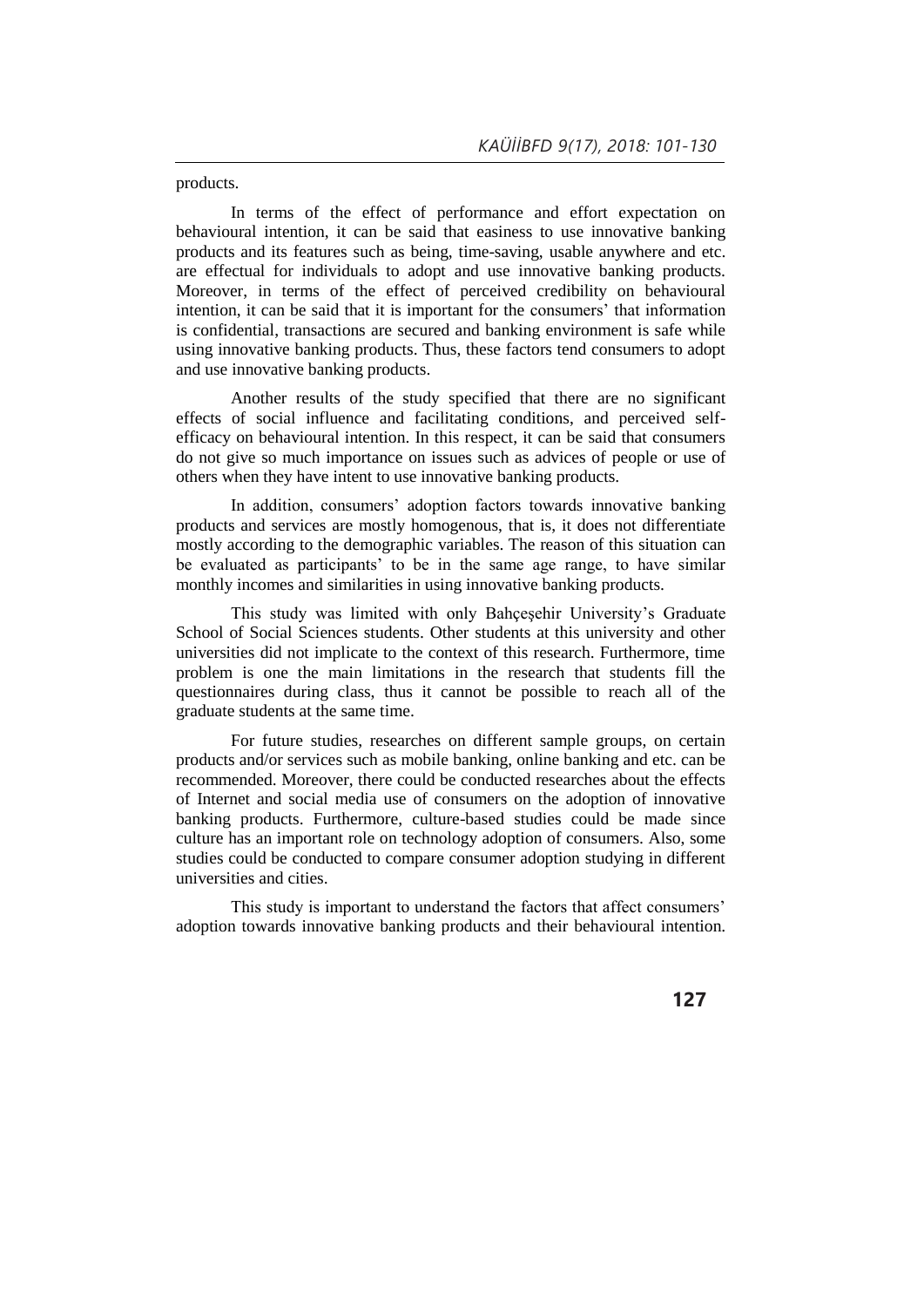Thus, it will contribute into the literature with its results stated above.

In conclusion, innovations in banking sector are perceived by consumers as good, effective, time saving and easing the life, usable and practicable. Therefore, it can be said that banks should continue to invest in innovations in their products, services and processes, and should pursue the changing needs and desires of the consumers in order to keep them in the hand.

### **6. REFERENCES**

- Aliyev, H. (2008). *Gelişmekte olan ülkelerde teknolojik yeniliklerin hizmet algılamasında tüketicilere etkisi: "NBC Bank" müşterileri düşünceleri üzerine uygulama*. Yayınlanmamış yüksek lisans tezi, Ankara Üniversitesi, Ankara.
- Alparslan, M. (1994). Perakendeci bankacılık piyasaları. *Bankacılar Dergisi*, *5 (14),* 53- 63.
- Altan, M. (2001). *Fonksiyonlar ve işlemler açısından bankacılık*. İstanbul: Beta Yayınları.
- Altuğ, O. (2000). *Banka işlemleri muhasebesi*. İstanbul: Türkmen Kitabevi.
- Arıkan, B. (2015). *Türk bankacılığında inovasyon ve kreatif bankacılık*. Yayınlanmamış yüksek lisans tezi, İstanbul Ticaret Üniversitesi, İstanbul.
- Ayiguliaili, A. (2016). *İnternet bankacılığının başarısını etkileyen faktörlerin tespiti: Türkiye ve Çin karşılaştırması*. Yayınlanmamış yüksek lisans tezi, Gazi Üniversitesi, Ankara.
- Barker, A. (2001). *Yenilikçiliğin simyası*, A. Kardam (Çev.). İstanbul: Mess Yayın.
- Baker, A. D. & Crompton, L. J. (2000). Quality, satisfaction and behavioral intentions. *Annals of Tourism Research*, 27 (3), pp. 785-804.
- Başaran, E.Y. (2015). *Bireysel bankacılıkta müşteri ilişkileri ve servis mükemmeliyeti sağlanmasında insan faktörü*. Yayınlanmamış yüksek lisans tezi, Okan Üniversitesi, İstanbul.
- Başer, B. C. Yılmaz, A. & İyiler Z. (2013). *Kümeler için inovasyon ve AR-GE yönetimi kılavuzu*. Ankara: T.C. Ekonomi Bakanlığı İhracat Müdürlüğü.
- Bayram, N. (2013). *Sosyal bilimlerde SPSS ile veri analizi*. Bursa: Ezgi Kitabevi.
- Betz, F. (2010). *Teknolojik yenilik yöntemi: Değişimle gelen rekabet avantajı*, P. Güran (Çev.). Ankara: TÜBİTAK Popüler Bilim Kitapları.
- Coşkun, R. Altunışık, R., Bayraktaroğlu, S. & Yıldırım, E., (2015). *Sosyal bilimlerde araştırma yöntemleri – SPSS uygulamalı*. Sakarya: Sakarya Yayıncılık.
- Demir, S. (2014). *İşletmelerin rekabet avantajı sağlamasında inovasyonun yeri ve özellikle tekstil firmalarının performansı üzerine etkilerinin analizi*. Yayınlanmamış yüksek lisans tezi, Haliç Üniversitesi, İstanbul.
- Duranlar, S. (2005). Ülkemizdeki banka işletmelerinde tüketici kredileri üzerine bir inceleme. *Finans-Politik ve Ekonomik Yorumlar Dergisi*, *42 (492),* 24-35.
- Elçi, Ş. (2006). *İnovasyon kalkınmanın ve rekabetin anahtarı*. İstanbul: Acar Matbaacılık.
- Eyüpgiller, S. (2000). *Bankalar için banka işletmeciliği bilgisi*. Ankara: Banka ve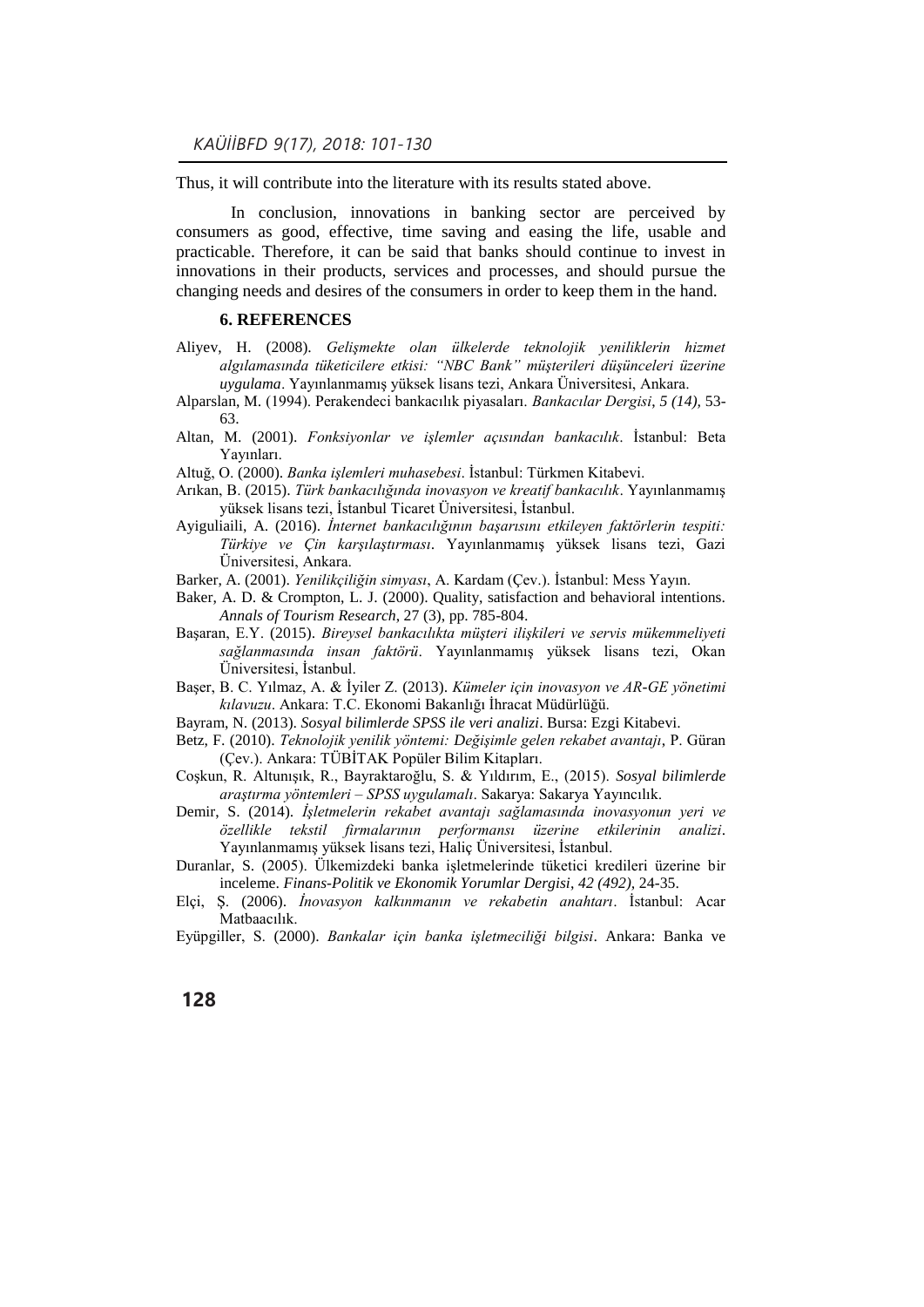Ticaret Hukuku Araştırma Enstitüsü.

Fisk, P. (2011). *Yaratıcı deha*, N. Özata (Çev.). İstanbul: Kapital Medya Hizmetleri.

- Gökçe, S.G. (2010). *İnovasyon kavramı ve inovasyonun önemi*. *Fırat Kalkınma Ajansı*, 1-5.
- Gregory, S. (2011). The theories of reasoned action and planned behaviour applied to business decisions: A selective annotated bibliography. *Journal of New Business Ideas and Trends*, *9 (1),* 43-50.
- Gümüşlüoğlu, L. (2009). İnovasyon ve liderlik. *Savunma Sanayi Gündemi*, *(3), Ekim*, 37-42.
- Hutchison, D. D. (2014). *Factors influencing the adoption of cloud computing-based file storage by health care information technology professionals*. Doctoral Dissertation, Capella University School of Business and Technology, U.S.A.
- Jain, R. K., Triandis, H. C. & Weick, C.W. (2010). *Managing research, development and innovation: Managing the unmanageable*. New Jersey: John Wiley and Sons Inc.
- Icek, A. (1991). The theory of planned behaviour. *Organizational Behavior and Human Decision Processes, (50),* 179-211.
- İşler, A. U. (2015). *Bankacılık sektöründe internet bankacılığı ve mobil bankacılık uygulamalarının e-hizmet kalitesinin kullanıcıları tarafından değerlendirilmesi: Kuveyt Türk örneği.* Yayınlanmamış yüksek lisans tezi, Karabük Üniversitesi, Karabük.
- Kalça, A. & Atasoy, Y. (2008). Ekonomik büyüme aracı olarak bilgi yayılımları ve inovasyon. *The Journal of Knowledge Economy and Knowledge Management*, *(3),* 95-110.
- Kaya, F. (2012). *Bankacılık giriş ve ilkeleri*. İstanbul: Beta Yayınları.
- Kınık, R. Ü. (2010). *Bankalarda ürün yeniliğinin müşteri memnuniyeti açısından değerlendirilmesi: Bir özel banka uygulaması*. Yayınlanmamış yüksek lisans tezi, Selçuk Üniversitesi, Konya.
- Lin, J. & Pei, H. (2005). The influence of technology readiness on satisfaction and behavioral intentions toward self-service technologies. *Computers in Human Behavior*, *3 (23),*1597-1615.
- OECD. (2006). *Oslo kılavuzu yenilik verilerinin toplanması ve yorumlanması için ilkeler*. TÜBİTAK - OECD Eurostat Ortak Yayımı.
- Özen, Ü. & Bingöl, M. (2007). İşletmelerde bilişim teknolojileri ve yenilikçilik: Erzurum, Erzincan ve Bayburt'taki KOBİ'lerde bir araştırma. *Atatürk Üniversitesi Sosyal Bilimler Enstitüsü Dergisi*, *10 (2),* 400-417.
- Parasız, İ. (2007). *Modern bankacılık teori ve uygulama*. Bursa: Ezgi Kitabevi.
- Sarınan, H.İ. (1998). *Rekabette başarının yolu: Teknoloji yönetimi*. İstanbul: Sistem Yayıncılık.
- Sarısakal, M. N. & Aydın, M. A. (2003). E-ticaretin yeni yüzü mobil ticaret. Ha*vacılık ve Uzay Teknolojileri Dergisi*, *1 (2),* 83-90.
- Seyrek, İ. H. & Akşahin, A. (2016). Mobil bankacılık uygulamaları kalite faktörlerinin analitik hiyerarşi prosesi ile karşılaştırılması. *International Review of Economics*